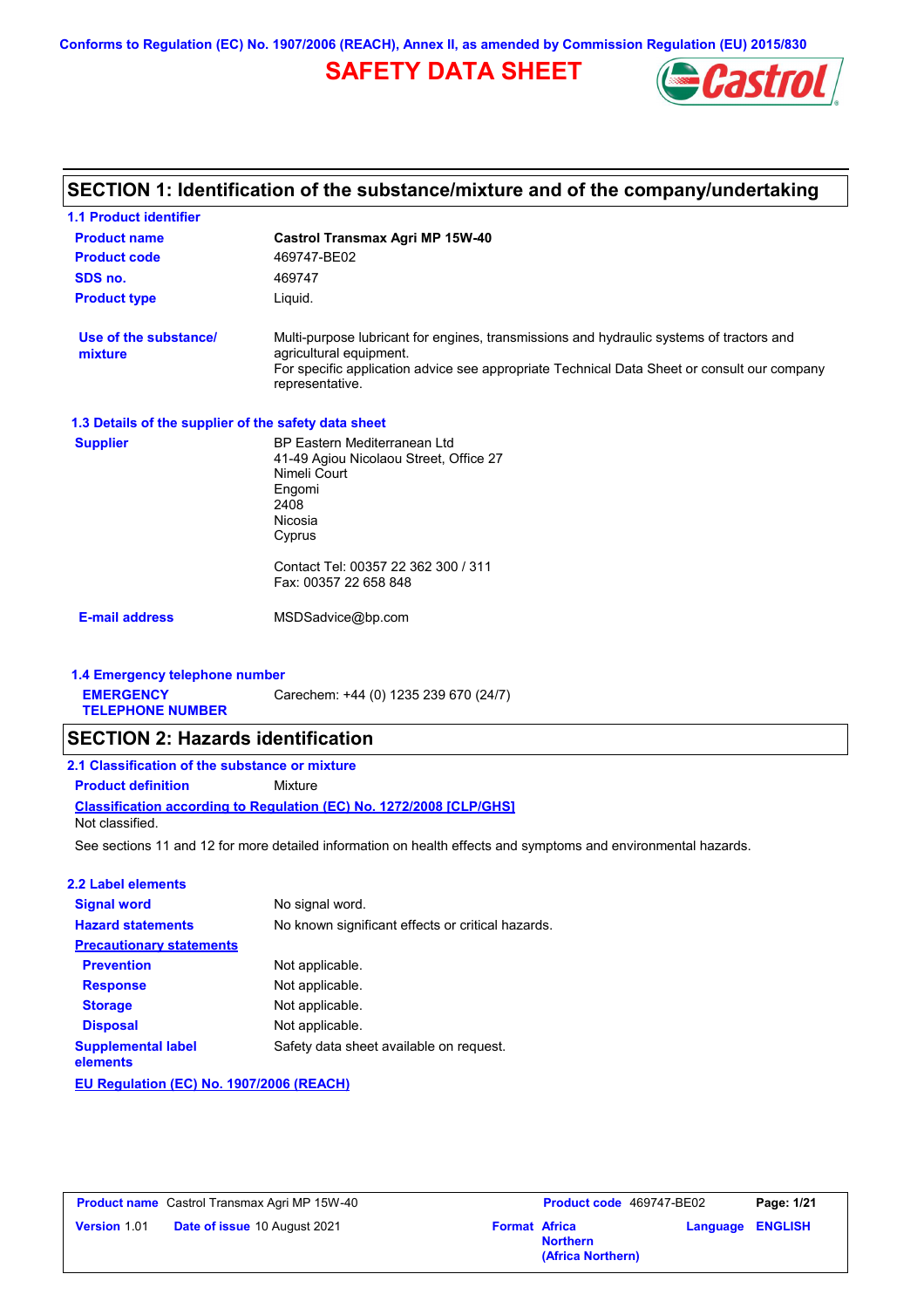# **SECTION 2: Hazards identification**

| <b>Annex XVII - Restrictions</b><br>on the manufacture.<br>placing on the market<br>and use of certain<br>dangerous substances,<br>mixtures and articles | Not applicable.                                                                                                                                                                                                                       |  |
|----------------------------------------------------------------------------------------------------------------------------------------------------------|---------------------------------------------------------------------------------------------------------------------------------------------------------------------------------------------------------------------------------------|--|
| <b>Special packaging requirements</b>                                                                                                                    |                                                                                                                                                                                                                                       |  |
| <b>Containers to be fitted</b><br>with child-resistant<br>fastenings                                                                                     | Not applicable.                                                                                                                                                                                                                       |  |
| Not applicable.<br><b>Tactile warning of danger</b>                                                                                                      |                                                                                                                                                                                                                                       |  |
| 2.3 Other hazards                                                                                                                                        |                                                                                                                                                                                                                                       |  |
| <b>Results of PBT and vPvB</b><br>assessment                                                                                                             | Product does not meet the criteria for PBT or vPvB according to Regulation (EC) No. 1907/2006.<br>Annex XIII.                                                                                                                         |  |
| <b>Product meets the criteria</b><br>for PBT or vPvB according<br>to Regulation (EC) No.<br>1907/2006, Annex XIII                                        | This mixture does not contain any substances that are assessed to be a PBT or a vPvB.                                                                                                                                                 |  |
| Other hazards which do<br>not result in classification                                                                                                   | Defatting to the skin.<br>USED ENGINE OILS                                                                                                                                                                                            |  |
|                                                                                                                                                          | Used engine oil may contain hazardous components which have the potential to cause skin<br>cancer.<br>See Toxicological Information, section 11 of this Safety Data Sheet.                                                            |  |
|                                                                                                                                                          | Note: High Pressure Applications                                                                                                                                                                                                      |  |
|                                                                                                                                                          | Injections through the skin resulting from contact with the product at high pressure constitute a<br>major medical emergency.                                                                                                         |  |
|                                                                                                                                                          | See 'Notes to physician' under First-Aid Measures, Section 4 of this Safety Data Sheet.<br>Experimental data on one or more of the components has been used to determine all or part of<br>the hazard classification of this product. |  |

## **SECTION 3: Composition/information on ingredients**

Mixture

### **3.2 Mixtures**

**Product definition**

Highly refined base oil (IP 346 DMSO extract < 3%). Proprietary performance additives.

| <b>Product/ingredient</b><br>name                                                                   | <b>Identifiers</b>                                                                     |     | $\frac{9}{6}$ | <b>Regulation (EC) No.</b><br>1272/2008 [CLP]                      | <b>Type</b> |
|-----------------------------------------------------------------------------------------------------|----------------------------------------------------------------------------------------|-----|---------------|--------------------------------------------------------------------|-------------|
| Distillates (petroleum), hydrotreated<br>heavy paraffinic                                           | REACH #: 01-2119484627-25<br>$EC: 265-157-1$<br>CAS: 64742-54-7<br>Index: 649-467-00-8 | -≤3 |               | Asp. Tox. 1, H304                                                  | $[1]$       |
| Distillates (petroleum), solvent-<br>dewaxed heavy paraffinic                                       | REACH #: 01-2119471299-27<br>$EC: 265-169-7$<br>CAS: 64742-65-0<br>Index: 649-474-00-6 | -≤3 |               | Asp. Tox. 1, H304                                                  | $[1]$       |
| Phosphorodithioic acid, mixed O,O-bis<br>(2-ethylhexyl and iso-Bu and iso-Pr)<br>esters, zinc salts | REACH #: 01-2119521201-61<br>EC: 288-917-4<br>CAS: 85940-28-9                          | -≤3 |               | Skin Irrit. 2, H315<br>Eye Dam. 1, H318<br>Aquatic Chronic 2, H411 | $[1]$       |

**See Section 16 for the full text of the H statements declared above.**

**Type** 

[1] Substance classified with a health or environmental hazard

[2] Substance with a workplace exposure limit

[3] Substance meets the criteria for PBT according to Regulation (EC) No. 1907/2006, Annex XIII

[4] Substance meets the criteria for vPvB according to Regulation (EC) No. 1907/2006, Annex XIII

[5] Substance of equivalent concern

[6] Additional disclosure due to company policy

Occupational exposure limits, if available, are listed in Section 8.

| <b>Product name</b> Castrol Transmax Agri MP 15W-40 |                                     | Product code 469747-BE02 | Page: 2/21                           |  |                         |
|-----------------------------------------------------|-------------------------------------|--------------------------|--------------------------------------|--|-------------------------|
| <b>Version 1.01</b>                                 | <b>Date of issue 10 August 2021</b> | <b>Format Africa</b>     | <b>Northern</b><br>(Africa Northern) |  | <b>Language ENGLISH</b> |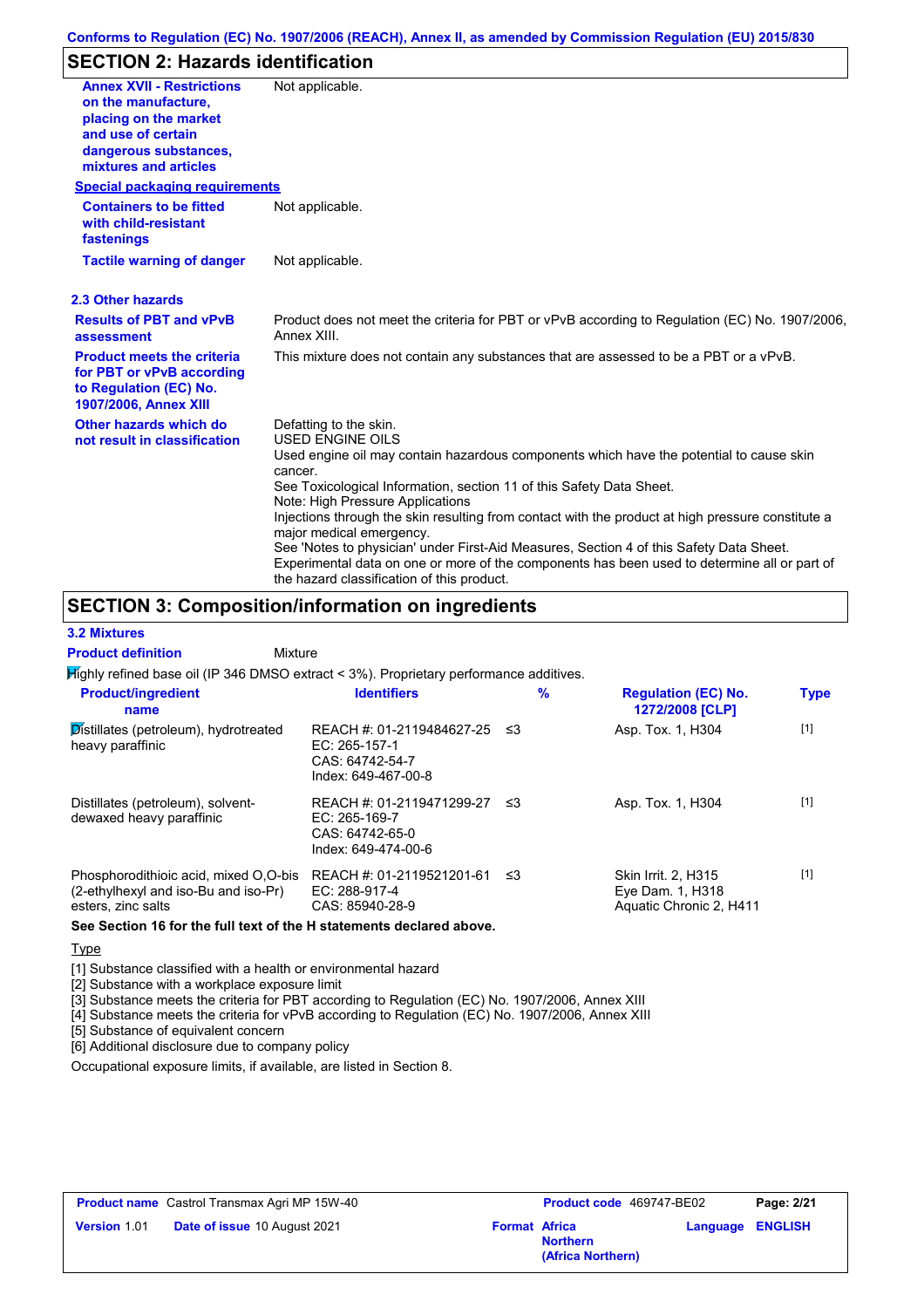### **SECTION 4: First aid measures**

#### Do not induce vomiting unless directed to do so by medical personnel. Get medical attention if symptoms occur. In case of contact, immediately flush eyes with plenty of water for at least 15 minutes. Eyelids should be held away from the eyeball to ensure thorough rinsing. Check for and remove any contact lenses. Get medical attention. **4.1 Description of first aid measures** If inhaled, remove to fresh air. Get medical attention if symptoms occur. **Ingestion Inhalation Eye contact Protection of first-aiders** No action shall be taken involving any personal risk or without suitable training. It may be dangerous to the person providing aid to give mouth-to-mouth resuscitation. **Skin contact** Wash skin thoroughly with soap and water or use recognised skin cleanser. Remove contaminated clothing and shoes. Wash clothing before reuse. Clean shoes thoroughly before reuse. Get medical attention if irritation develops.

### **4.2 Most important symptoms and effects, both acute and delayed**

See Section 11 for more detailed information on health effects and symptoms.

| <b>Potential acute health effects</b> |                                                                                                                   |
|---------------------------------------|-------------------------------------------------------------------------------------------------------------------|
| <b>Inhalation</b>                     | Vapour inhalation under ambient conditions is not normally a problem due to low vapour<br>pressure.               |
| <b>Ingestion</b>                      | No known significant effects or critical hazards.                                                                 |
| <b>Skin contact</b>                   | Defatting to the skin. May cause skin dryness and irritation.                                                     |
| <b>Eye contact</b>                    | Not classified as an eye irritant. Based on data available for this or related materials.                         |
|                                       | Delayed and immediate effects as well as chronic effects from short and long-term exposure                        |
| <b>Inhalation</b>                     | Overexposure to the inhalation of airborne droplets or aerosols may cause irritation of the<br>respiratory tract. |
| <b>Ingestion</b>                      | Ingestion of large quantities may cause nausea and diarrhoea.                                                     |
| <b>Skin contact</b>                   | Prolonged or repeated contact can defat the skin and lead to irritation and/or dermatitis.                        |
| Eye contact                           | Potential risk of transient stinging or redness if accidental eye contact occurs.                                 |
|                                       | 4.3 Indication of any immediate medical attention and special treatment needed                                    |
| Notes to physician                    | Treatment should in general he symptomatic and directed to relieving any effects                                  |

**Notes to physician** Treatment should in general be symptomatic and directed to relieving any effects. Note: High Pressure Applications Injections through the skin resulting from contact with the product at high pressure constitute a major medical emergency. Injuries may not appear serious at first but within a few hours tissue becomes swollen, discoloured and extremely painful with extensive subcutaneous necrosis. Surgical exploration should be undertaken without delay. Thorough and extensive debridement of the wound and underlying tissue is necessary to minimise tissue loss and prevent or limit permanent damage. Note that high pressure may force the product considerable distances along tissue planes.

### **SECTION 5: Firefighting measures**

| In case of fire, use foam, dry chemical or carbon dioxide extinguisher or spray.                                                                                                                                                                                                                                                                                  |  |
|-------------------------------------------------------------------------------------------------------------------------------------------------------------------------------------------------------------------------------------------------------------------------------------------------------------------------------------------------------------------|--|
| Do not use water jet. The use of a water jet may cause the fire to spread by splashing the<br>burning product.                                                                                                                                                                                                                                                    |  |
| 5.2 Special hazards arising from the substance or mixture                                                                                                                                                                                                                                                                                                         |  |
| In a fire or if heated, a pressure increase will occur and the container may burst.                                                                                                                                                                                                                                                                               |  |
| Combustion products may include the following:<br>carbon oxides $(CO, CO2)$ (carbon monoxide, carbon dioxide)                                                                                                                                                                                                                                                     |  |
|                                                                                                                                                                                                                                                                                                                                                                   |  |
| No action shall be taken involving any personal risk or without suitable training. Promptly<br><b>Special precautions for</b><br>isolate the scene by removing all persons from the vicinity of the incident if there is a fire.<br>fire-fighters                                                                                                                 |  |
| Fire-fighters should wear appropriate protective equipment and self-contained breathing<br>apparatus (SCBA) with a full face-piece operated in positive pressure mode. Clothing for fire-<br>fighters (including helmets, protective boots and gloves) conforming to European standard EN<br>469 will provide a basic level of protection for chemical incidents. |  |
|                                                                                                                                                                                                                                                                                                                                                                   |  |

| <b>Product name</b> Castrol Transmax Agri MP 15W-40 |                                     |                      | Product code 469747-BE02             |                         | Page: 3/21 |
|-----------------------------------------------------|-------------------------------------|----------------------|--------------------------------------|-------------------------|------------|
| <b>Version 1.01</b>                                 | <b>Date of issue 10 August 2021</b> | <b>Format Africa</b> | <b>Northern</b><br>(Africa Northern) | <b>Language ENGLISH</b> |            |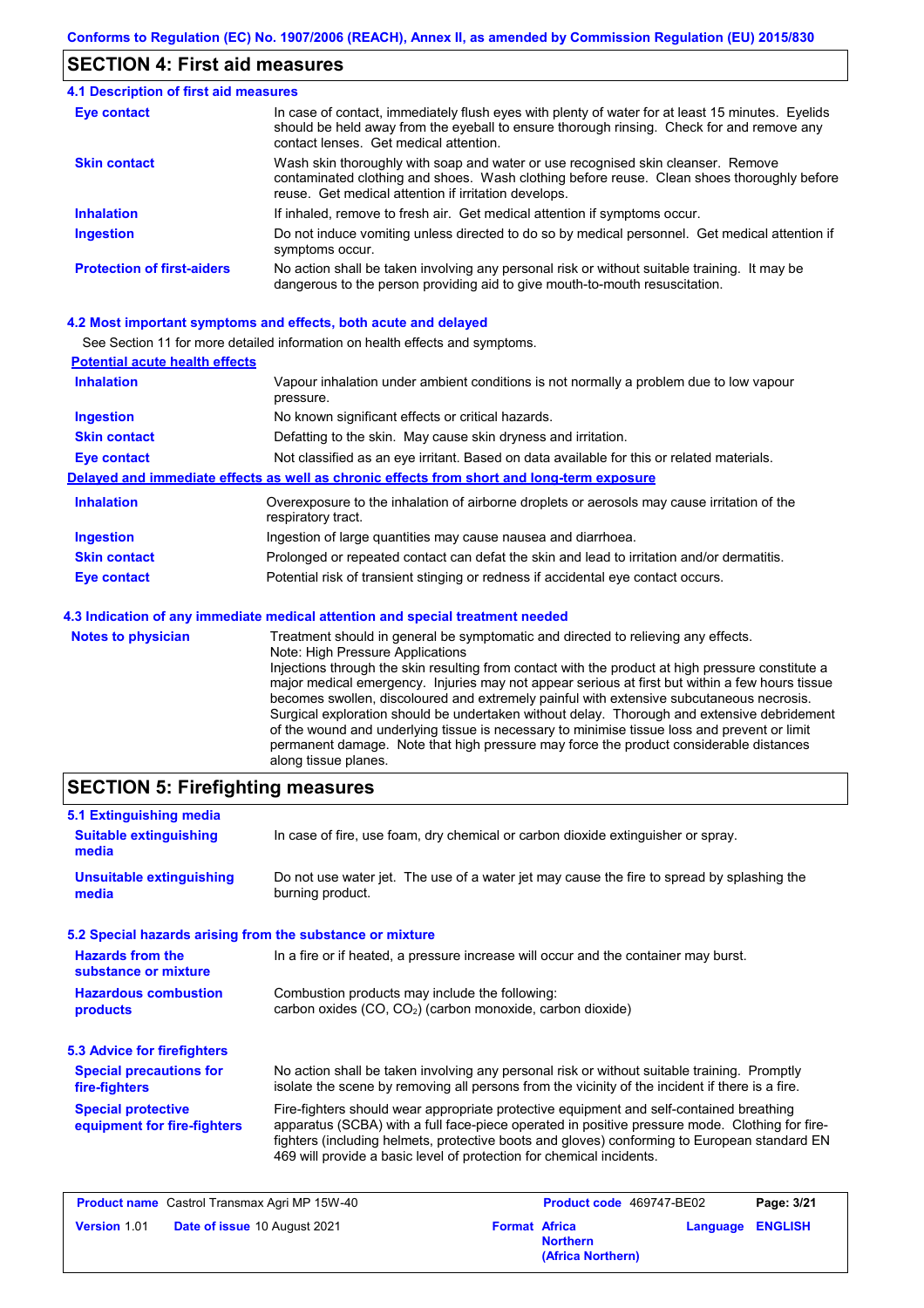### **SECTION 6: Accidental release measures**

|                                                          | 6.1 Personal precautions, protective equipment and emergency procedures                                                                                                                                                                                                                                                                                                                        |
|----------------------------------------------------------|------------------------------------------------------------------------------------------------------------------------------------------------------------------------------------------------------------------------------------------------------------------------------------------------------------------------------------------------------------------------------------------------|
| For non-emergency<br>personnel                           | No action shall be taken involving any personal risk or without suitable training. Evacuate<br>surrounding areas. Keep unnecessary and unprotected personnel from entering. Do not touch<br>or walk through spilt material. Floors may be slippery; use care to avoid falling. Put on<br>appropriate personal protective equipment.                                                            |
| For emergency responders                                 | Entry into a confined space or poorly ventilated area contaminated with vapour, mist or fume is<br>extremely hazardous without the correct respiratory protective equipment and a safe system of<br>work. Wear self-contained breathing apparatus. Wear a suitable chemical protective suit.<br>Chemical resistant boots. See also the information in "For non-emergency personnel".           |
| <b>6.2 Environmental</b><br>precautions                  | Avoid dispersal of spilt material and runoff and contact with soil, waterways, drains and sewers.<br>Inform the relevant authorities if the product has caused environmental pollution (sewers,<br>waterways, soil or air).                                                                                                                                                                    |
| 6.3 Methods and material for containment and cleaning up |                                                                                                                                                                                                                                                                                                                                                                                                |
| <b>Small spill</b>                                       | Stop leak if without risk. Move containers from spill area. Absorb with an inert material and<br>place in an appropriate waste disposal container. Dispose of via a licensed waste disposal<br>contractor.                                                                                                                                                                                     |
| <b>Large spill</b>                                       | Stop leak if without risk. Move containers from spill area. Prevent entry into sewers, water<br>courses, basements or confined areas. Contain and collect spillage with non-combustible,<br>absorbent material e.g. sand, earth, vermiculite or diatomaceous earth and place in container<br>for disposal according to local regulations. Dispose of via a licensed waste disposal contractor. |
| 6.4 Reference to other<br><b>sections</b>                | See Section 1 for emergency contact information.<br>See Section 5 for firefighting measures.<br>See Section 8 for information on appropriate personal protective equipment.<br>See Section 12 for environmental precautions.<br>See Section 13 for additional waste treatment information.                                                                                                     |

### **SECTION 7: Handling and storage**

### **7.1 Precautions for safe handling**

| <b>Protective measures</b>                                                           | Put on appropriate personal protective equipment.                                                                                                                                                                                                                                                                                                                                                                                                                                        |
|--------------------------------------------------------------------------------------|------------------------------------------------------------------------------------------------------------------------------------------------------------------------------------------------------------------------------------------------------------------------------------------------------------------------------------------------------------------------------------------------------------------------------------------------------------------------------------------|
| <b>Advice on general</b><br>occupational hygiene                                     | Eating, drinking and smoking should be prohibited in areas where this material is handled.<br>stored and processed. Wash thoroughly after handling. Remove contaminated clothing and<br>protective equipment before entering eating areas. See also Section 8 for additional<br>information on hygiene measures.                                                                                                                                                                         |
| <b>7.2 Conditions for safe</b><br>storage, including any<br><b>incompatibilities</b> | Store in accordance with local regulations. Store in a dry, cool and well-ventilated area, away<br>from incompatible materials (see Section 10). Keep away from heat and direct sunlight. Keep<br>container tightly closed and sealed until ready for use. Containers that have been opened must<br>be carefully resealed and kept upright to prevent leakage. Store and use only in equipment/<br>containers designed for use with this product. Do not store in unlabelled containers. |
| <b>Not suitable</b>                                                                  | Prolonged exposure to elevated temperature                                                                                                                                                                                                                                                                                                                                                                                                                                               |

### **SECTION 8: Exposure controls/personal protection**

### **8.1 Control parameters**

### **Occupational exposure limits**

No exposure limit value known.

Whilst specific OELs for certain components may be shown in this section, other components may be present in any mist, vapour or dust produced. Therefore, the specific OELs may not be applicable to the product as a whole and are provided for guidance only.

**Recommended monitoring procedures** If this product contains ingredients with exposure limits, personal, workplace atmosphere or biological monitoring may be required to determine the effectiveness of the ventilation or other control measures and/or the necessity to use respiratory protective equipment. Reference should be made to monitoring standards, such as the following: European Standard EN 689 (Workplace atmospheres - Guidance for the assessment of exposure by inhalation to chemical agents for comparison with limit values and measurement strategy) European Standard EN 14042 (Workplace atmospheres - Guide for the application and use of procedures for the assessment of exposure to chemical and biological agents) European Standard EN 482 (Workplace atmospheres - General requirements for the performance of procedures for the measurement of chemical agents) Reference to national guidance documents for methods for the determination of hazardous substances will also be required.

### **Derived No Effect Level**

| <b>Product name</b> Castrol Transmax Agri MP 15W-40 |                                     | <b>Product code</b> 469747-BE02 |                                      | Page: 4/21              |  |
|-----------------------------------------------------|-------------------------------------|---------------------------------|--------------------------------------|-------------------------|--|
| <b>Version 1.01</b>                                 | <b>Date of issue 10 August 2021</b> | <b>Format Africa</b>            | <b>Northern</b><br>(Africa Northern) | <b>Language ENGLISH</b> |  |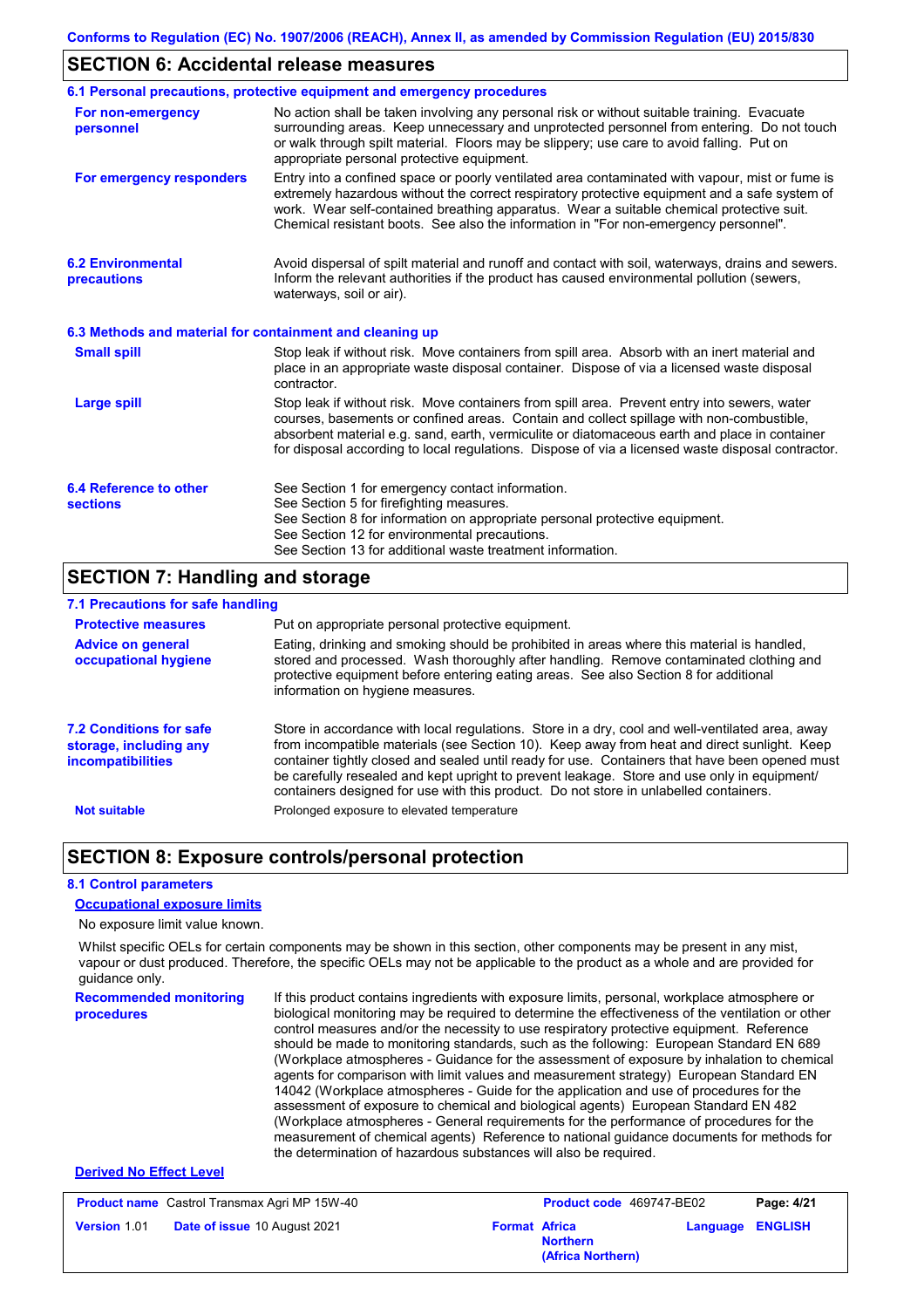# **SECTION 8: Exposure controls/personal protection**

No DNELs/DMELs available.

### **Predicted No Effect Concentration**

No PNECs available

| <b>8.2 Exposure controls</b>                        |                                                                                                                                                                                                                                                                                                                                                                                                                                                                                                                                                                                                                                                                                                                                                                                                                                                                                                                                                                                                                                                                                                                                                                                                                                       |
|-----------------------------------------------------|---------------------------------------------------------------------------------------------------------------------------------------------------------------------------------------------------------------------------------------------------------------------------------------------------------------------------------------------------------------------------------------------------------------------------------------------------------------------------------------------------------------------------------------------------------------------------------------------------------------------------------------------------------------------------------------------------------------------------------------------------------------------------------------------------------------------------------------------------------------------------------------------------------------------------------------------------------------------------------------------------------------------------------------------------------------------------------------------------------------------------------------------------------------------------------------------------------------------------------------|
| <b>Appropriate engineering</b><br><b>controls</b>   | Provide exhaust ventilation or other engineering controls to keep the relevant airborne<br>concentrations below their respective occupational exposure limits.<br>All activities involving chemicals should be assessed for their risks to health, to ensure<br>exposures are adequately controlled. Personal protective equipment should only be considered<br>after other forms of control measures (e.g. engineering controls) have been suitably evaluated.<br>Personal protective equipment should conform to appropriate standards, be suitable for use, be<br>kept in good condition and properly maintained.<br>Your supplier of personal protective equipment should be consulted for advice on selection and<br>appropriate standards. For further information contact your national organisation for standards.<br>The final choice of protective equipment will depend upon a risk assessment. It is important to<br>ensure that all items of personal protective equipment are compatible.                                                                                                                                                                                                                               |
| Individual protection measures                      |                                                                                                                                                                                                                                                                                                                                                                                                                                                                                                                                                                                                                                                                                                                                                                                                                                                                                                                                                                                                                                                                                                                                                                                                                                       |
| <b>Hygiene measures</b>                             | Wash hands, forearms and face thoroughly after handling chemical products, before eating,<br>smoking and using the lavatory and at the end of the working period. Ensure that eyewash<br>stations and safety showers are close to the workstation location.                                                                                                                                                                                                                                                                                                                                                                                                                                                                                                                                                                                                                                                                                                                                                                                                                                                                                                                                                                           |
| <b>Respiratory protection</b>                       | In case of insufficient ventilation, wear suitable respiratory equipment.<br>The correct choice of respiratory protection depends upon the chemicals being handled, the<br>conditions of work and use, and the condition of the respiratory equipment. Safety procedures<br>should be developed for each intended application. Respiratory protection equipment should<br>therefore be chosen in consultation with the supplier/manufacturer and with a full assessment<br>of the working conditions.                                                                                                                                                                                                                                                                                                                                                                                                                                                                                                                                                                                                                                                                                                                                 |
| <b>Eye/face protection</b>                          | Safety glasses with side shields.                                                                                                                                                                                                                                                                                                                                                                                                                                                                                                                                                                                                                                                                                                                                                                                                                                                                                                                                                                                                                                                                                                                                                                                                     |
| <b>Skin protection</b><br><b>Hand protection</b>    | <b>General Information:</b>                                                                                                                                                                                                                                                                                                                                                                                                                                                                                                                                                                                                                                                                                                                                                                                                                                                                                                                                                                                                                                                                                                                                                                                                           |
|                                                     | Because specific work environments and material handling practices vary, safety procedures<br>should be developed for each intended application. The correct choice of protective gloves<br>depends upon the chemicals being handled, and the conditions of work and use. Most gloves<br>provide protection for only a limited time before they must be discarded and replaced (even the<br>best chemically resistant gloves will break down after repeated chemical exposures).<br>Gloves should be chosen in consultation with the supplier / manufacturer and taking account of<br>a full assessment of the working conditions.<br>Recommended: Nitrile gloves.<br><b>Breakthrough time:</b><br>Breakthrough time data are generated by glove manufacturers under laboratory test conditions<br>and represent how long a glove can be expected to provide effective permeation resistance. It<br>is important when following breakthrough time recommendations that actual workplace<br>conditions are taken into account. Always consult with your glove supplier for up-to-date<br>technical information on breakthrough times for the recommended glove type.<br>Our recommendations on the selection of gloves are as follows: |
|                                                     | Continuous contact:                                                                                                                                                                                                                                                                                                                                                                                                                                                                                                                                                                                                                                                                                                                                                                                                                                                                                                                                                                                                                                                                                                                                                                                                                   |
|                                                     | Gloves with a minimum breakthrough time of 240 minutes, or >480 minutes if suitable gloves<br>can be obtained.<br>If suitable gloves are not available to offer that level of protection, gloves with shorter<br>breakthrough times may be acceptable as long as appropriate glove maintenance and<br>replacement regimes are determined and adhered to.                                                                                                                                                                                                                                                                                                                                                                                                                                                                                                                                                                                                                                                                                                                                                                                                                                                                              |
|                                                     | Short-term / splash protection:                                                                                                                                                                                                                                                                                                                                                                                                                                                                                                                                                                                                                                                                                                                                                                                                                                                                                                                                                                                                                                                                                                                                                                                                       |
|                                                     | Recommended breakthrough times as above.<br>It is recognised that for short-term, transient exposures, gloves with shorter breakthrough times<br>may commonly be used. Therefore, appropriate maintenance and replacement regimes must<br>be determined and rigorously followed.                                                                                                                                                                                                                                                                                                                                                                                                                                                                                                                                                                                                                                                                                                                                                                                                                                                                                                                                                      |
|                                                     | <b>Glove Thickness:</b>                                                                                                                                                                                                                                                                                                                                                                                                                                                                                                                                                                                                                                                                                                                                                                                                                                                                                                                                                                                                                                                                                                                                                                                                               |
|                                                     | For general applications, we recommend gloves with a thickness typically greater than 0.35 mm.                                                                                                                                                                                                                                                                                                                                                                                                                                                                                                                                                                                                                                                                                                                                                                                                                                                                                                                                                                                                                                                                                                                                        |
| <b>Product name</b> Castrol Transmay Agri MP 15W-40 | <b>Product code 469747-RE02</b><br>$P$ ane: 5/21                                                                                                                                                                                                                                                                                                                                                                                                                                                                                                                                                                                                                                                                                                                                                                                                                                                                                                                                                                                                                                                                                                                                                                                      |

| <b>Product name</b> Castrol Transmax Agri MP 15W-40 |                                     | <b>Product code</b> 469747-BE02 |                                      | Page: 5/21              |  |
|-----------------------------------------------------|-------------------------------------|---------------------------------|--------------------------------------|-------------------------|--|
| <b>Version 1.01</b>                                 | <b>Date of issue 10 August 2021</b> | <b>Format Africa</b>            | <b>Northern</b><br>(Africa Northern) | <b>Language ENGLISH</b> |  |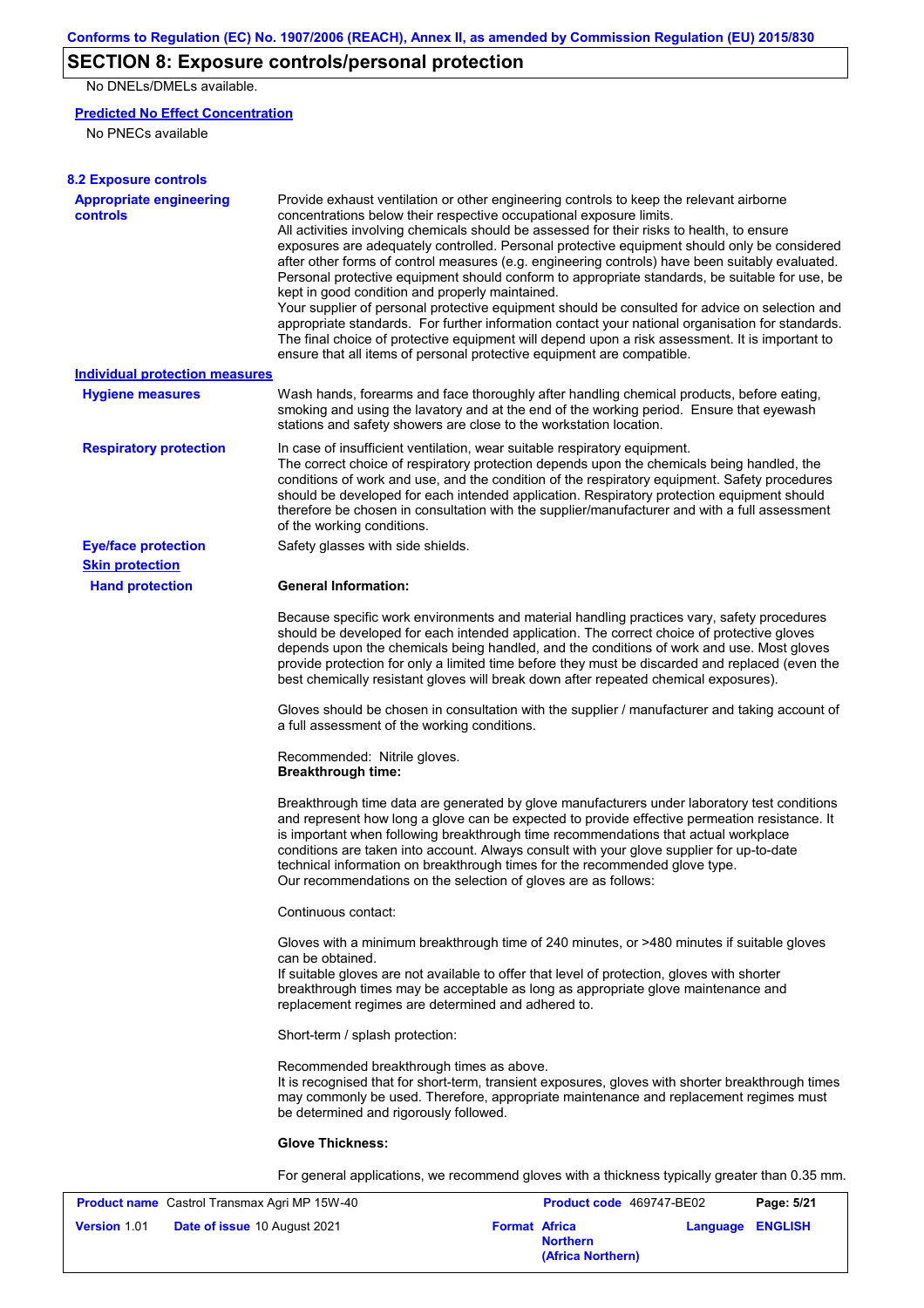# **SECTION 8: Exposure controls/personal protection**

|                                           | It should be emphasised that glove thickness is not necessarily a good predictor of glove<br>resistance to a specific chemical, as the permeation efficiency of the glove will be dependent<br>on the exact composition of the glove material. Therefore, glove selection should also be based<br>on consideration of the task requirements and knowledge of breakthrough times.<br>Glove thickness may also vary depending on the glove manufacturer, the glove type and the<br>glove model. Therefore, the manufacturers' technical data should always be taken into account<br>to ensure selection of the most appropriate glove for the task.                                     |
|-------------------------------------------|---------------------------------------------------------------------------------------------------------------------------------------------------------------------------------------------------------------------------------------------------------------------------------------------------------------------------------------------------------------------------------------------------------------------------------------------------------------------------------------------------------------------------------------------------------------------------------------------------------------------------------------------------------------------------------------|
|                                           | Note: Depending on the activity being conducted, gloves of varying thickness may be required<br>for specific tasks. For example:                                                                                                                                                                                                                                                                                                                                                                                                                                                                                                                                                      |
|                                           | • Thinner gloves (down to 0.1 mm or less) may be required where a high degree of manual<br>dexterity is needed. However, these gloves are only likely to give short duration protection and<br>would normally be just for single use applications, then disposed of.                                                                                                                                                                                                                                                                                                                                                                                                                  |
|                                           | • Thicker gloves (up to 3 mm or more) may be required where there is a mechanical (as well<br>as a chemical) risk i.e. where there is abrasion or puncture potential.                                                                                                                                                                                                                                                                                                                                                                                                                                                                                                                 |
| <b>Skin and body</b>                      | Use of protective clothing is good industrial practice.<br>Personal protective equipment for the body should be selected based on the task being<br>performed and the risks involved and should be approved by a specialist before handling this<br>product.<br>Cotton or polyester/cotton overalls will only provide protection against light superficial<br>contamination that will not soak through to the skin. Overalls should be laundered on a regular<br>basis. When the risk of skin exposure is high (e.g. when cleaning up spillages or if there is a<br>risk of splashing) then chemical resistant aprons and/or impervious chemical suits and boots<br>will be required. |
| <b>Refer to standards:</b>                | Respiratory protection: EN 529<br>Gloves: EN 420, EN 374<br>Eye protection: EN 166<br>Filtering half-mask: EN 149<br>Filtering half-mask with valve: EN 405<br>Half-mask: EN 140 plus filter<br>Full-face mask: EN 136 plus filter<br>Particulate filters: EN 143<br>Gas/combined filters: EN 14387                                                                                                                                                                                                                                                                                                                                                                                   |
| <b>Environmental exposure</b><br>controls | Emissions from ventilation or work process equipment should be checked to ensure they<br>comply with the requirements of environmental protection legislation. In some cases, fume<br>scrubbers, filters or engineering modifications to the process equipment will be necessary to<br>reduce emissions to acceptable levels.                                                                                                                                                                                                                                                                                                                                                         |

# **SECTION 9: Physical and chemical properties**

| 9.1 Information on basic physical and chemical properties |                                                                      |                                                              |          |                |
|-----------------------------------------------------------|----------------------------------------------------------------------|--------------------------------------------------------------|----------|----------------|
| <b>Appearance</b>                                         |                                                                      |                                                              |          |                |
| <b>Physical state</b>                                     | Liquid.                                                              |                                                              |          |                |
| <b>Colour</b>                                             | Amber. [Dark]                                                        |                                                              |          |                |
| <b>Odour</b>                                              | Not available.                                                       |                                                              |          |                |
| <b>Odour threshold</b>                                    | Not available.                                                       |                                                              |          |                |
| pH                                                        | Not applicable.                                                      |                                                              |          |                |
| <b>Melting point/freezing point</b>                       | Not available.                                                       |                                                              |          |                |
| Initial boiling point and boiling<br>range                | Not available.                                                       |                                                              |          |                |
| <b>Pour point</b>                                         | -45 $^{\circ}$ C                                                     |                                                              |          |                |
| <b>Flash point</b>                                        | Open cup: >200°C (>392°F) [Cleveland.]                               |                                                              |          |                |
| <b>Evaporation rate</b>                                   | Not available.                                                       |                                                              |          |                |
| <b>Flammability (solid, gas)</b>                          | Not available.                                                       |                                                              |          |                |
| <b>Upper/lower flammability or</b><br>explosive limits    | Not available.                                                       |                                                              |          |                |
| <b>Vapour pressure</b>                                    | Not available.                                                       |                                                              |          |                |
| <b>Vapour density</b>                                     | Not available.                                                       |                                                              |          |                |
| <b>Relative density</b>                                   | Not available.                                                       |                                                              |          |                |
| <b>Density</b>                                            | <1000 kg/m <sup>3</sup> (<1 g/cm <sup>3</sup> ) at 15 <sup>°</sup> C |                                                              |          |                |
| <b>Solubility(ies)</b>                                    | insoluble in water.                                                  |                                                              |          |                |
| <b>Product name</b> Castrol Transmax Agri MP 15W-40       |                                                                      | Product code 469747-BE02                                     |          | Page: 6/21     |
| Version 1.01<br>Date of issue 10 August 2021              |                                                                      | <b>Format Africa</b><br><b>Northern</b><br>(Africa Northern) | Language | <b>ENGLISH</b> |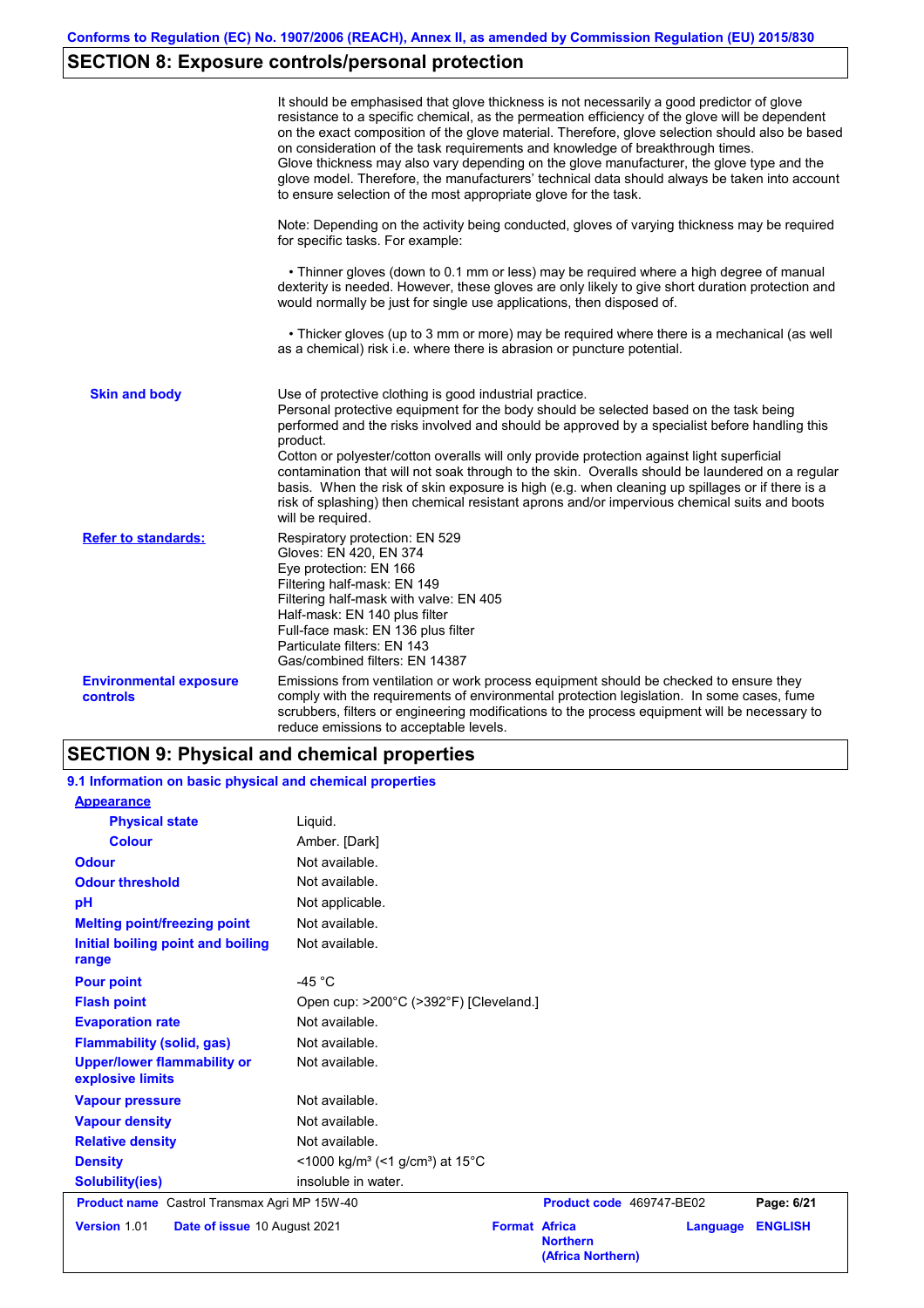# **SECTION 9: Physical and chemical properties**

| <b>Partition coefficient: n-octanol/</b><br>water | Not available.                                                                                                                  |
|---------------------------------------------------|---------------------------------------------------------------------------------------------------------------------------------|
| <b>Auto-ignition temperature</b>                  | Not available.                                                                                                                  |
| <b>Decomposition temperature</b>                  | Not available.                                                                                                                  |
| <b>Viscosity</b>                                  | Kinematic: 95 mm <sup>2</sup> /s (95 cSt) at $40^{\circ}$ C<br>Kinematic: 13.3 mm <sup>2</sup> /s (13.3 cSt) at $100^{\circ}$ C |
| <b>Explosive properties</b>                       | Not available.                                                                                                                  |
| <b>Oxidising properties</b>                       | Not available.                                                                                                                  |
|                                                   |                                                                                                                                 |

### **9.2 Other information**

No additional information.

| <b>SECTION 10: Stability and reactivity</b>       |                                                                                                                                                                         |  |  |
|---------------------------------------------------|-------------------------------------------------------------------------------------------------------------------------------------------------------------------------|--|--|
| <b>10.1 Reactivity</b>                            | No specific test data available for this product. Refer to Conditions to avoid and Incompatible<br>materials for additional information.                                |  |  |
| <b>10.2 Chemical stability</b>                    | The product is stable.                                                                                                                                                  |  |  |
| <b>10.3 Possibility of</b><br>hazardous reactions | Under normal conditions of storage and use, hazardous reactions will not occur.<br>Under normal conditions of storage and use, hazardous polymerisation will not occur. |  |  |
| <b>10.4 Conditions to avoid</b>                   | Avoid all possible sources of ignition (spark or flame).                                                                                                                |  |  |
| <b>10.5 Incompatible materials</b>                | Reactive or incompatible with the following materials: oxidising materials.                                                                                             |  |  |
| <b>10.6 Hazardous</b><br>decomposition products   | Under normal conditions of storage and use, hazardous decomposition products should not be<br>produced.                                                                 |  |  |

# **SECTION 11: Toxicological information**

| 11.1 Information on toxicological effects          |                                                                                                                             |
|----------------------------------------------------|-----------------------------------------------------------------------------------------------------------------------------|
| <b>Acute toxicity estimates</b>                    |                                                                                                                             |
| Not available.                                     |                                                                                                                             |
| <b>Information on likely</b><br>routes of exposure | Routes of entry anticipated: Dermal, Inhalation.                                                                            |
| <b>Potential acute health effects</b>              |                                                                                                                             |
| <b>Inhalation</b>                                  | Vapour inhalation under ambient conditions is not normally a problem due to low vapour<br>pressure.                         |
| <b>Ingestion</b>                                   | No known significant effects or critical hazards.                                                                           |
| <b>Skin contact</b>                                | Defatting to the skin. May cause skin dryness and irritation.                                                               |
| <b>Eye contact</b>                                 | Not classified as an eye irritant. Based on data available for this or related materials.                                   |
|                                                    | Symptoms related to the physical, chemical and toxicological characteristics                                                |
| <b>Inhalation</b>                                  | May be harmful by inhalation if exposure to vapour, mists or fumes resulting from thermal<br>decomposition products occurs. |
| <b>Ingestion</b>                                   | No specific data.                                                                                                           |
| <b>Skin contact</b>                                | Adverse symptoms may include the following:<br>irritation<br>dryness<br>cracking                                            |
| <b>Eye contact</b>                                 | No specific data.                                                                                                           |
|                                                    | Delayed and immediate effects as well as chronic effects from short and long-term exposure                                  |
| <b>Inhalation</b>                                  | Overexposure to the inhalation of airborne droplets or aerosols may cause irritation of the<br>respiratory tract.           |
| <b>Ingestion</b>                                   | Ingestion of large quantities may cause nausea and diarrhoea.                                                               |
| <b>Skin contact</b>                                | Prolonged or repeated contact can defat the skin and lead to irritation and/or dermatitis.                                  |
| <b>Eye contact</b>                                 | Potential risk of transient stinging or redness if accidental eye contact occurs.                                           |
| <b>Potential chronic health effects</b>            |                                                                                                                             |

| <b>Product name</b> Castrol Transmax Agri MP 15W-40 |                              | <b>Product code</b> 469747-BE02 |                                      | Page: 7/21 |                         |
|-----------------------------------------------------|------------------------------|---------------------------------|--------------------------------------|------------|-------------------------|
| <b>Version 1.01</b>                                 | Date of issue 10 August 2021 | <b>Format Africa</b>            | <b>Northern</b><br>(Africa Northern) |            | <b>Language ENGLISH</b> |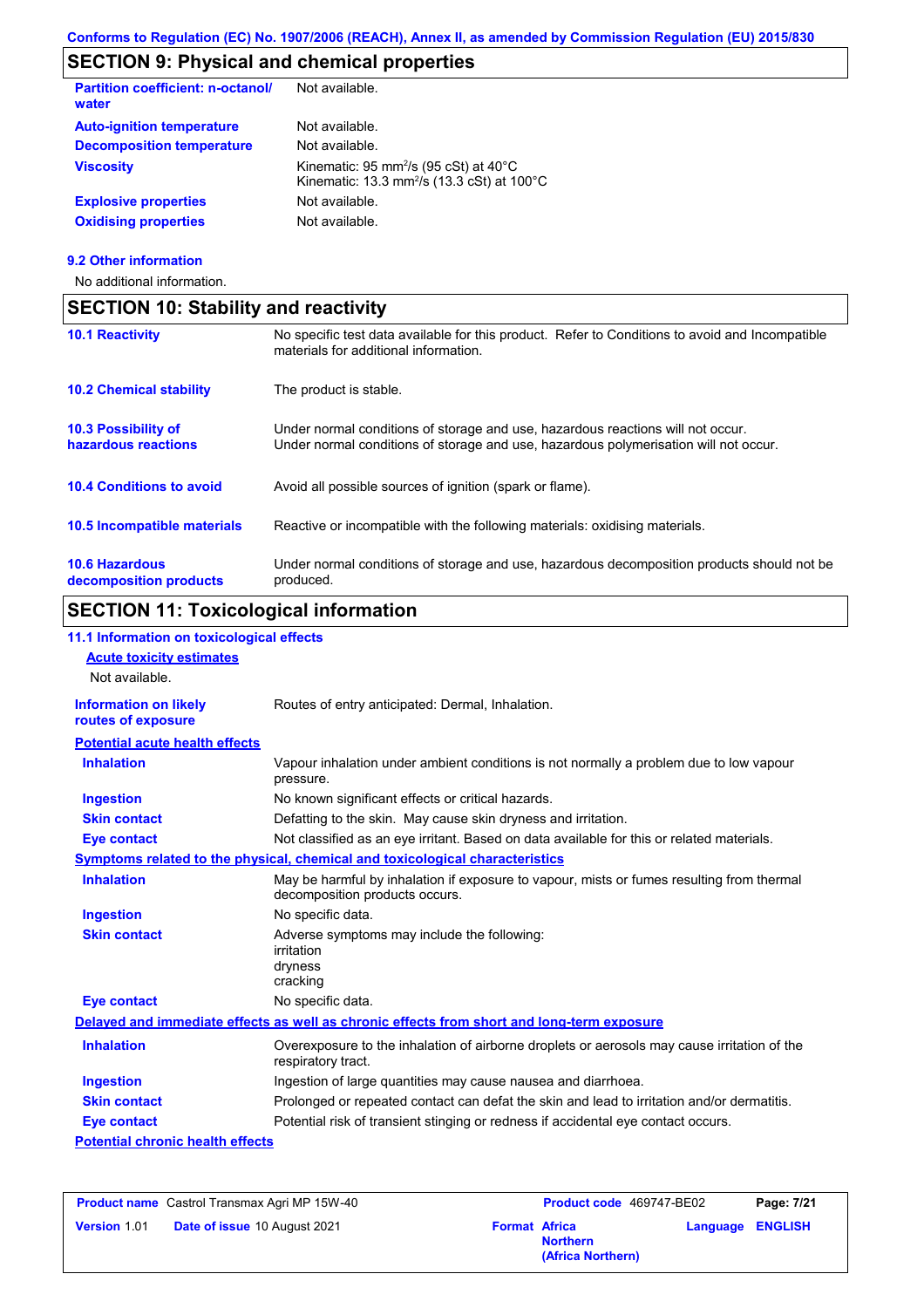### **SECTION 11: Toxicological information**

| <b>General</b>               | USED ENGINE OILS                                                                                                                                                                           |
|------------------------------|--------------------------------------------------------------------------------------------------------------------------------------------------------------------------------------------|
|                              | Combustion products resulting from the operation of internal combustion engines contaminate<br>engine oils during use. Used engine oil may contain hazardous components which have the     |
|                              | potential to cause skin cancer. Frequent or prolonged contact with all types and makes of used<br>engine oil must therefore be avoided and a high standard of personal hygiene maintained. |
| <b>Carcinogenicity</b>       | No known significant effects or critical hazards.                                                                                                                                          |
| <b>Mutagenicity</b>          | No known significant effects or critical hazards.                                                                                                                                          |
| <b>Developmental effects</b> | No known significant effects or critical hazards.                                                                                                                                          |
| <b>Fertility effects</b>     | No known significant effects or critical hazards.                                                                                                                                          |

# **SECTION 12: Ecological information**

### **12.1 Toxicity**

**Environmental hazards** Not classified as dangerous

### **12.2 Persistence and degradability**

Expected to be biodegradable.

### **12.3 Bioaccumulative potential**

This product is not expected to bioaccumulate through food chains in the environment.

| <b>12.4 Mobility in soil</b>                                  |                                                                      |
|---------------------------------------------------------------|----------------------------------------------------------------------|
| <b>Soil/water partition</b><br>coefficient (K <sub>oc</sub> ) | Not available.                                                       |
| <b>Mobility</b>                                               | Spillages may penetrate the soil causing ground water contamination. |

### **12.5 Results of PBT and vPvB assessment**

Product does not meet the criteria for PBT or vPvB according to Regulation (EC) No. 1907/2006, Annex XIII.

### **12.6 Other adverse effects**

**Other ecological information**

Spills may form a film on water surfaces causing physical damage to organisms. Oxygen transfer could also be impaired.

### **SECTION 13: Disposal considerations**

### **13.1 Waste treatment methods**

**Methods of disposal**

#### **Product**

Where possible, arrange for product to be recycled. Dispose of via an authorised person/ licensed waste disposal contractor in accordance with local regulations.

### **Hazardous waste** Yes.

| European waste cataloque (EWC) |                                                                  |
|--------------------------------|------------------------------------------------------------------|
| <b>Waste code</b>              | <b>Waste designation</b>                                         |
| 13 02 05*                      | Imineral-based non-chlorinated engine, gear and lubricating oils |
| $130110*$                      | mineral based non-chlorinated hydraulic oils                     |

However, deviation from the intended use and/or the presence of any potential contaminants may require an alternative waste disposal code to be assigned by the end user.

| <b>Packaging</b>           |                                                                                                                                                                                                                                                                                                                                                                                                                                                                                                 |
|----------------------------|-------------------------------------------------------------------------------------------------------------------------------------------------------------------------------------------------------------------------------------------------------------------------------------------------------------------------------------------------------------------------------------------------------------------------------------------------------------------------------------------------|
| <b>Methods of disposal</b> | Where possible, arrange for product to be recycled. Dispose of via an authorised person/<br>licensed waste disposal contractor in accordance with local regulations.                                                                                                                                                                                                                                                                                                                            |
| <b>Special precautions</b> | This material and its container must be disposed of in a safe way. Care should be taken when<br>handling emptied containers that have not been cleaned or rinsed out. Empty containers or<br>liners may retain some product residues. Empty containers represent a fire hazard as they may<br>contain flammable product residues and vapour. Never weld, solder or braze empty containers.<br>Avoid dispersal of spilt material and runoff and contact with soil, waterways, drains and sewers. |
| <b>References</b>          | Commission 2014/955/EU<br>Directive 2008/98/EC                                                                                                                                                                                                                                                                                                                                                                                                                                                  |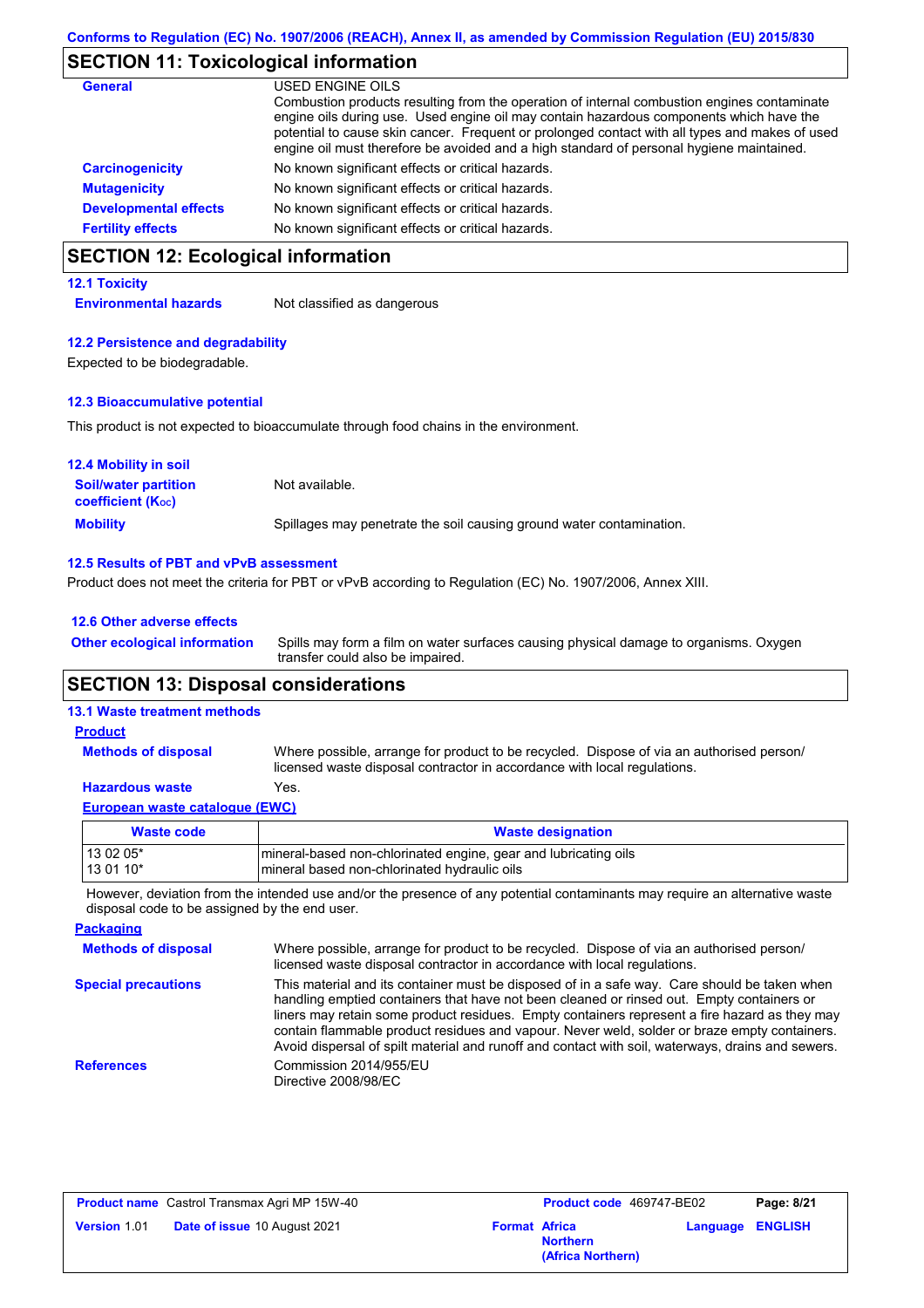#### - - - - - - - - - Not regulated. Not regulated. Not regulated. - - - **SECTION 14: Transport information ADR/RID IMDG IATA 14.1 UN number 14.2 UN proper shipping name 14.3 Transport hazard class(es) 14.4 Packing group ADN Additional information 14.5 Environmental hazards** No. 1988 | No. 1989 | No. 1989 | No. 1989 | No. 1989 | No. 1989 | No. 1989 | No. 1989 | No. 1989 | No. 1989 | Not regulated. - No. - -

#### **14.6 Special precautions for user** Not available.

### **14.7 Transport in bulk according to IMO instruments**

Not available.

### **SECTION 15: Regulatory information**

**15.1 Safety, health and environmental regulations/legislation specific for the substance or mixture EU Regulation (EC) No. 1907/2006 (REACH)**

**Annex XIV - List of substances subject to authorisation**

**Annex XIV**

None of the components are listed.

**Substances of very high concern**

None of the components are listed.

## **Other regulations**

| <b>REACH Status</b>                                             | The company, as identified in Section 1, sells this product in the EU in compliance with the<br>current requirements of REACH. |
|-----------------------------------------------------------------|--------------------------------------------------------------------------------------------------------------------------------|
| <b>United States inventory</b><br>(TSCA 8b)                     | All components are active or exempted.                                                                                         |
| <b>Australia inventory (AICS)</b>                               | All components are listed or exempted.                                                                                         |
| <b>Canada inventory</b>                                         | All components are listed or exempted.                                                                                         |
| <b>China inventory (IECSC)</b>                                  | All components are listed or exempted.                                                                                         |
| <b>Japan inventory (ENCS)</b>                                   | All components are listed or exempted.                                                                                         |
| <b>Korea inventory (KECI)</b>                                   | All components are listed or exempted.                                                                                         |
| <b>Philippines inventory</b><br>(PICCS)                         | All components are listed or exempted.                                                                                         |
| <b>Taiwan Chemical</b><br><b>Substances Inventory</b><br>(TCSI) | All components are listed or exempted.                                                                                         |
| Ozone depleting substances (1005/2009/EU)                       |                                                                                                                                |
| Not listed.                                                     |                                                                                                                                |
| Prior Informed Consent (PIC) (649/2012/EU)<br>Not listed.       |                                                                                                                                |

### **Seveso Directive**

**National regulations** This product is not controlled under the Seveso Directive.

|                     | <b>Product name</b> Castrol Transmax Agri MP 15W-40 |                      | <b>Product co</b> |
|---------------------|-----------------------------------------------------|----------------------|-------------------|
| <b>Version 1.01</b> | <b>Date of issue 10 August 2021</b>                 | <b>Format Africa</b> |                   |

| Castrol Transmax Agri MP 15W-40 |                      | <b>Product code</b> 469747-BE02      |                         | Page: 9/21 |
|---------------------------------|----------------------|--------------------------------------|-------------------------|------------|
| Date of issue 10 August 2021    | <b>Format Africa</b> | <b>Northern</b><br>(Africa Northern) | <b>Language ENGLISH</b> |            |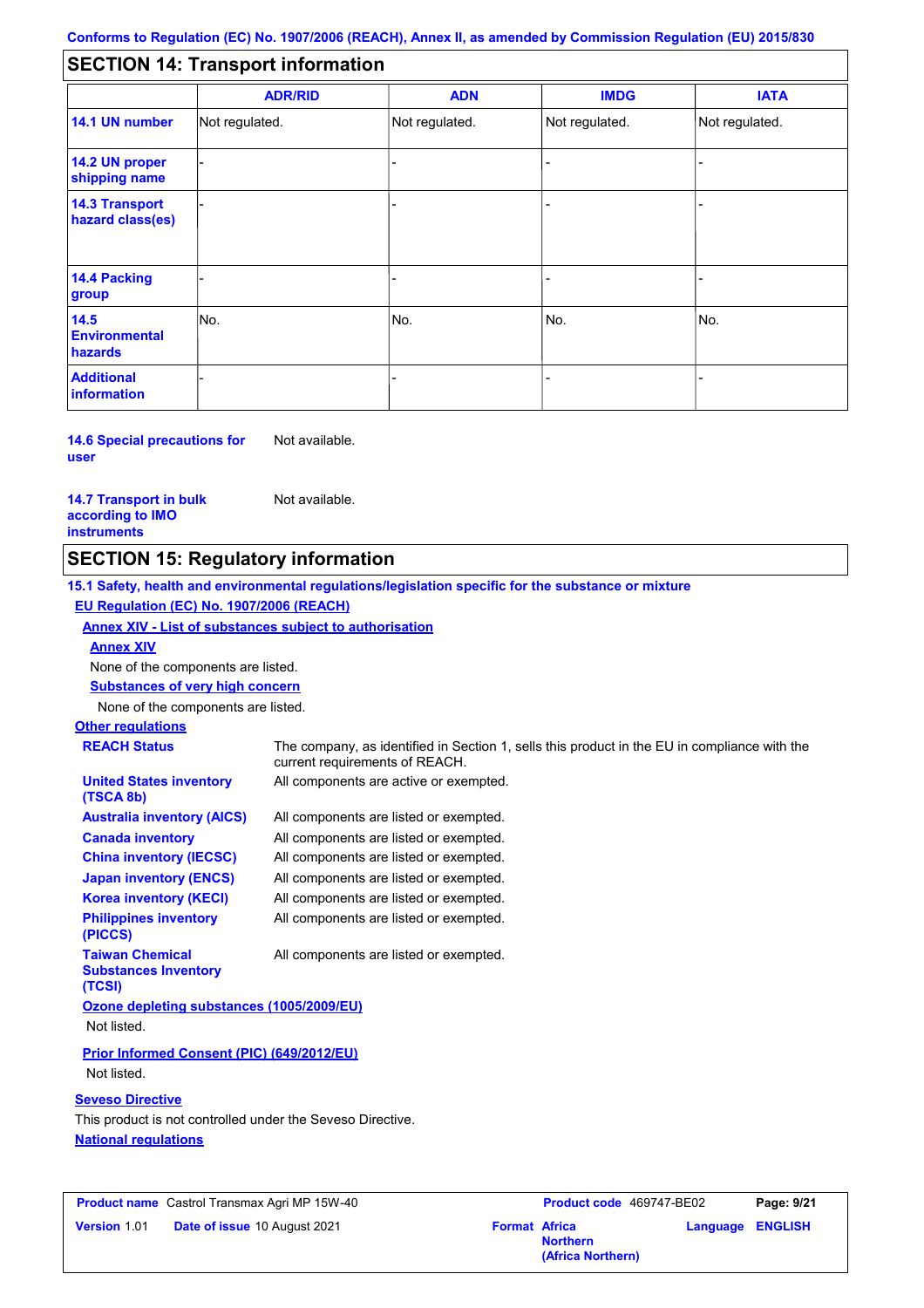**Conforms to Regulation (EC) No. 1907/2006 (REACH), Annex II, as amended by Commission Regulation (EU) 2015/830**

# **SECTION 15: Regulatory information**

| <b>15.2 Chemical safety</b> | A Chemical Safety Assessment has been carried out for one or more of the substances within  |
|-----------------------------|---------------------------------------------------------------------------------------------|
| assessment                  | this mixture. A Chemical Safety Assessment has not been carried out for the mixture itself. |

# **SECTION 16: Other information**

| <b>Abbreviations and acronyms</b> | ADN = European Provisions concerning the International Carriage of Dangerous Goods by                        |
|-----------------------------------|--------------------------------------------------------------------------------------------------------------|
|                                   | Inland Waterway                                                                                              |
|                                   | ADR = The European Agreement concerning the International Carriage of Dangerous Goods by<br>Road             |
|                                   | ATE = Acute Toxicity Estimate                                                                                |
|                                   | <b>BCF</b> = Bioconcentration Factor                                                                         |
|                                   | CAS = Chemical Abstracts Service                                                                             |
|                                   | CLP = Classification, Labelling and Packaging Regulation [Regulation (EC) No. 1272/2008]                     |
|                                   | CSA = Chemical Safety Assessment                                                                             |
|                                   | CSR = Chemical Safety Report                                                                                 |
|                                   | DMEL = Derived Minimal Effect Level                                                                          |
|                                   | DNEL = Derived No Effect Level                                                                               |
|                                   | EINECS = European Inventory of Existing Commercial chemical Substances                                       |
|                                   | ES = Exposure Scenario                                                                                       |
|                                   | EUH statement = CLP-specific Hazard statement                                                                |
|                                   | EWC = European Waste Catalogue                                                                               |
|                                   | GHS = Globally Harmonized System of Classification and Labelling of Chemicals                                |
|                                   | IATA = International Air Transport Association                                                               |
|                                   | IBC = Intermediate Bulk Container                                                                            |
|                                   | <b>IMDG</b> = International Maritime Dangerous Goods                                                         |
|                                   | LogPow = logarithm of the octanol/water partition coefficient                                                |
|                                   | MARPOL = International Convention for the Prevention of Pollution From Ships, 1973 as                        |
|                                   | modified by the Protocol of 1978. ("Marpol" = marine pollution)                                              |
|                                   | OECD = Organisation for Economic Co-operation and Development<br>PBT = Persistent, Bioaccumulative and Toxic |
|                                   | <b>PNEC = Predicted No Effect Concentration</b>                                                              |
|                                   | REACH = Registration, Evaluation, Authorisation and Restriction of Chemicals Regulation                      |
|                                   | [Regulation (EC) No. 1907/2006]                                                                              |
|                                   | RID = The Regulations concerning the International Carriage of Dangerous Goods by Rail                       |
|                                   | RRN = REACH Registration Number                                                                              |
|                                   | SADT = Self-Accelerating Decomposition Temperature                                                           |
|                                   | SVHC = Substances of Very High Concern                                                                       |
|                                   | STOT-RE = Specific Target Organ Toxicity - Repeated Exposure                                                 |
|                                   | STOT-SE = Specific Target Organ Toxicity - Single Exposure                                                   |
|                                   | TWA = Time weighted average                                                                                  |
|                                   | $UN = United Nations$                                                                                        |
|                                   | $UVCB = Complex\;hydrocarbon\; substance$                                                                    |
|                                   | VOC = Volatile Organic Compound                                                                              |
|                                   | vPvB = Very Persistent and Very Bioaccumulative                                                              |
|                                   | Varies = may contain one or more of the following $64741-88-4$ / RRN 01-2119488706-23,                       |
|                                   | 64741-89-5 / RRN 01-2119487067-30, 64741-95-3 / RRN 01-2119487081-40, 64741-96-4/ RRN                        |
|                                   | 01-2119483621-38, 64742-01-4 / RRN 01-2119488707-21, 64742-44-5 / RRN                                        |
|                                   | 01-2119985177-24, 64742-45-6, 64742-52-5 / RRN 01-2119467170-45, 64742-53-6 / RRN                            |
|                                   | 01-2119480375-34, 64742-54-7 / RRN 01-2119484627-25, 64742-55-8 / RRN                                        |
|                                   | 01-2119487077-29, 64742-56-9 / RRN 01-2119480132-48, 64742-57-0 / RRN                                        |
|                                   | 01-2119489287-22, 64742-58-1, 64742-62-7 / RRN 01-2119480472-38, 64742-63-8,                                 |
|                                   | 64742-65-0 / RRN 01-2119471299-27, 64742-70-7 / RRN 01-2119487080-42, 72623-85-9 /                           |
|                                   | RRN 01-2119555262-43, 72623-86-0 / RRN 01-2119474878-16, 72623-87-1 / RRN<br>01-2119474889-13                |
|                                   |                                                                                                              |
|                                   | Procedure used to derive the classification according to Regulation (EC) No. 1272/2008 [CLP/GHS]             |

| <b>Classification</b> | <b>Justification</b> |
|-----------------------|----------------------|
| Not classified.       |                      |

| <b>History</b>                     |                                                                                        |  |
|------------------------------------|----------------------------------------------------------------------------------------|--|
| Date of issue/ Date of<br>revision | 10/08/2021.                                                                            |  |
| Date of previous issue             | 07/01/2021.                                                                            |  |
| <b>Prepared by</b>                 | <b>Product Stewardship</b>                                                             |  |
|                                    | $\triangledown$ Indicates information that has changed from previously issued version. |  |
| <b>Notice to reader</b>            |                                                                                        |  |

|                     | <b>Product name</b> Castrol Transmax Agri MP 15W-40 |                      | Product code 469747-BE02             | Page: 10/21      |
|---------------------|-----------------------------------------------------|----------------------|--------------------------------------|------------------|
| <b>Version 1.01</b> | Date of issue 10 August 2021                        | <b>Format Africa</b> | <b>Northern</b><br>(Africa Northern) | Language ENGLISH |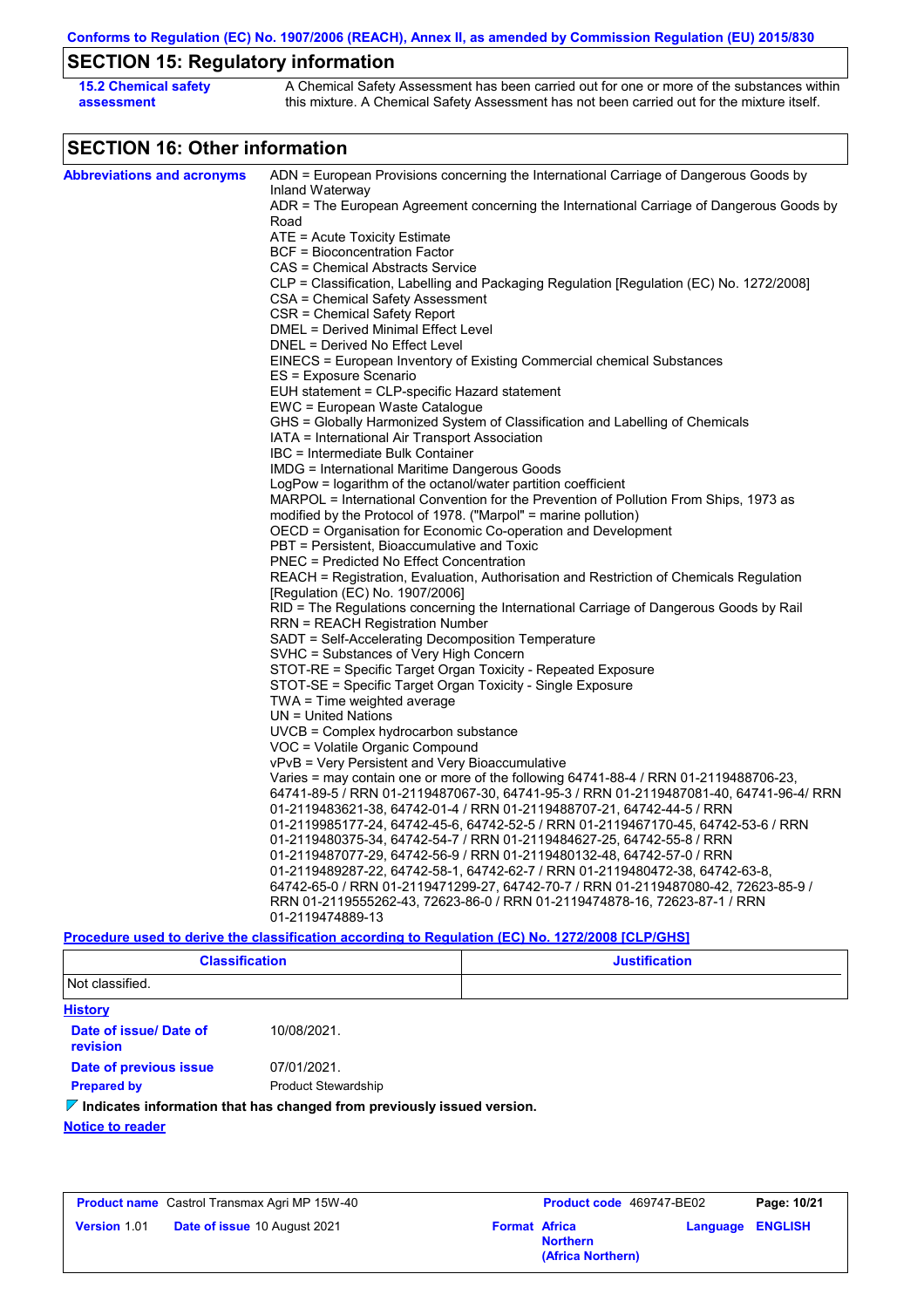### **SECTION 16: Other information**

All reasonably practicable steps have been taken to ensure this data sheet and the health, safety and environmental information contained in it is accurate as of the date specified below. No warranty or representation, express or implied is made as to the accuracy or completeness of the data and information in this data sheet.

The data and advice given apply when the product is sold for the stated application or applications. You should not use the product other than for the stated application or applications without seeking advice from BP Group.

It is the user's obligation to evaluate and use this product safely and to comply with all applicable laws and regulations. The BP Group shall not be responsible for any damage or injury resulting from use, other than the stated product use of the material, from any failure to adhere to recommendations, or from any hazards inherent in the nature of the material. Purchasers of the product for supply to a third party for use at work, have a duty to take all necessary steps to ensure that any person handling or using the product is provided with the information in this sheet. Employers have a duty to tell employees and others who may be affected of any hazards described in this sheet and of any precautions that should be taken. You can contact the BP Group to ensure that this document is the most current available. Alteration of this document is strictly prohibited. يتفق ولائحة (المجموعة الأوروبية) رقم 1907/2006 (تشريع تقييم المواد الكيميائية وتسجيلها وإقرارها (REACH)، الملحق 2، بصيغته المعدلة بلائحة (الاتحاد الأوروب*ي*) رقم

**صحیفة بیانات السلامة**



Liquid.

| القسم 1: تعريف المادة/المستحضر و الشركة/المشروع |                                        |
|-------------------------------------------------|----------------------------------------|
| 1.1 مُعرَّف المُنتَج                            |                                        |
| اسم المنتج                                      | <b>Castrol Transmax Agri MP 15W-40</b> |
| كود المنتج                                      | 469747-BE02                            |
| صحيفة بيانات سلامة المادة رقم #                 | 469747                                 |
| نوع المنتَج                                     |                                        |
| 1.3 بيانات مورّد صحيفة بيانات السلامة           |                                        |
| المورّد                                         | <b>BP Eastern Mediterranean Ltd</b>    |
|                                                 | 41-49 Agiou Nicolaou Street, Office 27 |
|                                                 | Nimeli Court<br>Engomi                 |
|                                                 | 2408                                   |
|                                                 | Nicosia                                |
|                                                 | Cyprus                                 |
|                                                 | Contact Tel: 00357 22 362 300 / 311    |
|                                                 | Fax: 00357 22 658 848                  |
| عنوان البريد الإلكترون <i>ى</i>                 | MSDSadvice@bp.com                      |
| 1.4 رقم هاتف الطوارئ                            |                                        |
| رقم هاتف الطوارئ                                | Carechem: +44 (0) 1235 239 670 (24/7)  |
|                                                 |                                        |
| القسم 2: بيان الأخطار                           |                                        |
| 2.1 تصنيف المادة أو الخليط<br>تعريف المنتج      | خليط                                   |
|                                                 |                                        |

**التصنیف وفقاً للتنظیم (الاتحاد الأوروبي) رقم 1272/2008 [GHS/CLP[** غیر مُصنَّفة.

**2015/830**

مراجعة الأقسام 11 و12 للوقوف على مزید من المعلومات المفصلة بشأن الآثار الصحیة والأعراض والمخاطر البیئیة.

|              |                                                     |                      | بدون كلمة تنبيه<br>لا توجد تأثيرات شديدة أو مخاطر حرجة معروفة. |          | 2.2 عناصر الوسم<br>كلمة التنبيه<br>عبارات المخاطر<br><u>عبارات التحذير</u> |
|--------------|-----------------------------------------------------|----------------------|----------------------------------------------------------------|----------|----------------------------------------------------------------------------|
|              |                                                     |                      | غير  قابل للتطبيق                                              |          | الوقاية                                                                    |
|              | <b>Product name</b> Castrol Transmax Agri MP 15W-40 |                      | Product code 469747-BE02                                       |          | Page: 11/21                                                                |
| Version 1.01 | Date of issue 10 August 2021                        | <b>Format Africa</b> | <b>Northern</b><br>(Africa Northern)                           | Language | <b>ENGLISH</b>                                                             |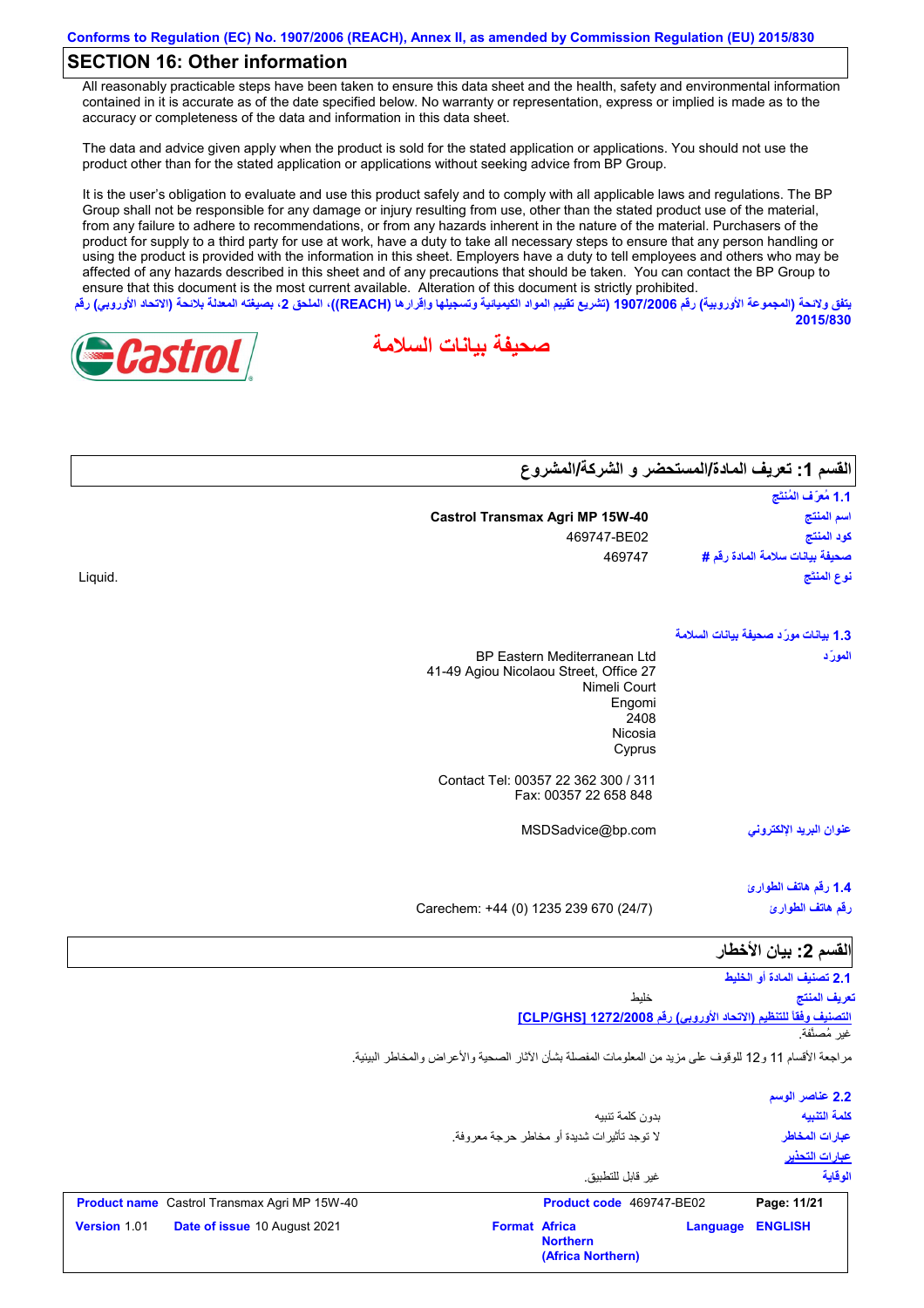|                                                                                                                                | Conforms to Regulation (EC) No. 1907/2006 (REACH), Annex II, as amended by Commission Regulation (EU) 2015/830                                                                                                                                                      |
|--------------------------------------------------------------------------------------------------------------------------------|---------------------------------------------------------------------------------------------------------------------------------------------------------------------------------------------------------------------------------------------------------------------|
| القسم 2: بيان الأخطار                                                                                                          |                                                                                                                                                                                                                                                                     |
| الاستجابة                                                                                                                      | غير قابل للتطبيق.                                                                                                                                                                                                                                                   |
| التخزين                                                                                                                        | غير قابل للتطبيق.                                                                                                                                                                                                                                                   |
| التخلص من النفاية                                                                                                              | غير قابل للتطبيق.                                                                                                                                                                                                                                                   |
| عناصر التوسيم التكميلية                                                                                                        | صحفة ببانات السلامة متاحة عند الطلب                                                                                                                                                                                                                                 |
|                                                                                                                                | تنظيم (المجلس الأوروبي) رقم 1907/2006 (تسجيل الكيماويات وتقييمها وترخيصها REACH)                                                                                                                                                                                    |
| المُلحق السابع عشر؛ قيود على تصنيع<br>وطرح واستخدام مواد وخلائط<br>وحاجيات مُعينة خطرة                                         | غبر قابل للتطبيق                                                                                                                                                                                                                                                    |
| متطلبات التغليف الخاصة                                                                                                         |                                                                                                                                                                                                                                                                     |
| يُراعى أن تُزوَّد العبوات بِأنظمة إغلاق<br>منبعة للأطفال                                                                       | غير قابل للتطبيق.                                                                                                                                                                                                                                                   |
| تحذير لمسى من الخطر                                                                                                            | غبر قابل للتطبيق                                                                                                                                                                                                                                                    |
| 2.3 الأخطار الأخرى                                                                                                             |                                                                                                                                                                                                                                                                     |
| نتائج مأخوذة من تقييم الـ PBT (البقاء<br>والسمية والتراكم البيولوجي) والـ<br>vPvB (البقاء الشديد والتراكم<br>البيولوجي الشديد) | المنتج لا يُلبي معايير ثبات المواد والتراكمية الأحيائية والسمية PBT أو معايير شدة الثبات وشدة التراكمية الأحيائية وفق لائحة المجلس<br>الأوروبي رقم 1907/2006، الملحق XIII.                                                                                          |
| <b>Product meets the criteria</b><br>for PBT or vPvB according<br>to Regulation (EC) No.<br>1907/2006, Annex XIII              | This mixture does not contain any substances that are assessed to be a PBT or a vPvB.                                                                                                                                                                               |
| الأخطار الأخرى التي لا تؤدي إلى<br>تصنيف                                                                                       | يزيل دهون الجلد<br>زيوت المحركات المستعملة<br>قد يحتوي زيت المحرك المستعمل على مكونات خطيرة من الممكن ان تتسبب في سرطان الجلد.                                                                                                                                      |
|                                                                                                                                | انظر معلومات التسمم، القسم 11 من نشرة البيانات هذه.<br>ملاحظة: تطبيقات الضغط العالي<br>عمليات الحقن عبر الجلد التي تنتج عن ملامسة المنتج بضغط مرتفع تمثل حالة طبية خطيرة.<br>انظر 'ملاحظات للطبيب' في موضوع إجراءات الإسعافات الأولية، القسم 4 من نشرة البيانات هذه |

# **القسم :3 التركیب/معلومات عن المكونات**

| المسم د. اسریپ استوسات حن استوتات                                                                   |                                                                                                                                    |               |                                                                                  |       |
|-----------------------------------------------------------------------------------------------------|------------------------------------------------------------------------------------------------------------------------------------|---------------|----------------------------------------------------------------------------------|-------|
| <b>3.2 خلائط</b>                                                                                    |                                                                                                                                    |               |                                                                                  |       |
| تعريف المنتج<br>خلىط                                                                                |                                                                                                                                    |               |                                                                                  |       |
| زيت أساسي عالى النقاوة   (خلاصة DMSO 346 IP < 3%). إضافات خاصة للأداء.                              |                                                                                                                                    |               |                                                                                  |       |
| اسم المُكوّن/المنتَج                                                                                | المُع َفات                                                                                                                         | $\frac{9}{6}$ | تنظيم (المفوضية الأوروبية) رقم<br>1272/2008 [التصنيف<br>والتوسيم والتعبنة (CLP)] | النوع |
| <mark>مِلا</mark> د مقطرة (بترول)، معالجة بالهيدروجين بار افينيية بدرجة كثيفة                       | 01-2119484627-25:# REACH<br>المفوضية الأور وبية: 1-157-265<br>خدمة الملخصات الكيميائية (CAS):<br>64742-54-7<br>فهرست: 8-00-649-649 | ≤3            | Asp. Tox. 1, H304                                                                | $[1]$ |
| مواد مقطرة (بترول)، خالية من الشمع بالمذيب، بار افينيية بدرجة<br>كثيفة                              | 01-2119471299-27:# REACH<br>المفوضية الأور وبية: 7-169-265<br>خدمة الملخصات الكيميائية (CAS):<br>64742-65-0<br>فهرست: 649-474-649  | ≤3            | Asp. Tox. 1, H304                                                                | $[1]$ |
| Phosphorodithioic acid, mixed O,O-bis<br>(2-ethylhexyl and iso-Bu and iso-Pr) esters, zinc<br>salts | 01-2119521201-61:# REACH<br>المفوضية الأوروبية: 4-917-288<br>خدمة الملخصات الكيميائية (CAS):<br>85940-28-9                         | ≤3            | Skin Irrit. 2, H315<br>Eye Dam. 1, H318<br>Aquatic Chronic 2, H411               | $[1]$ |

**انظر القسم 16 لمطالعة نص بیانات الأخطار آنف الذكر كاملاً .**

النوع

|                     | <b>Product name</b> Castrol Transmax Agri MP 15W-40 |                      | Product code 469747-BE02             |                         | Page: 12/21 |
|---------------------|-----------------------------------------------------|----------------------|--------------------------------------|-------------------------|-------------|
| <b>Version 1.01</b> | <b>Date of issue 10 August 2021</b>                 | <b>Format Africa</b> | <b>Northern</b><br>(Africa Northern) | <b>Language ENGLISH</b> |             |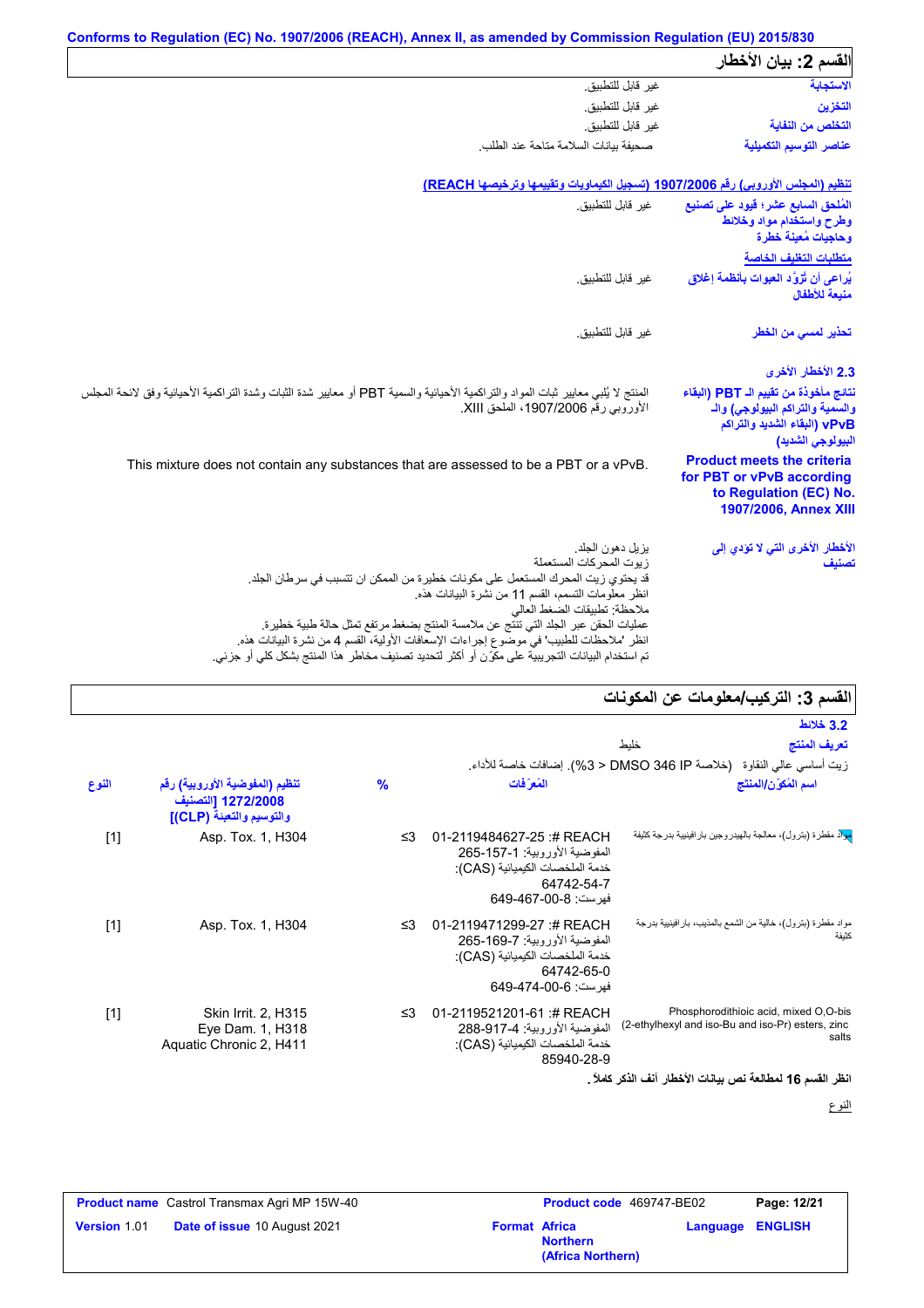### **Conforms to Regulation (EC) No. 1907/2006 (REACH), Annex II, as amended by Commission Regulation (EU) 2015/830 القسم :3 التركیب/معلومات عن المكونات**

[1] المادة مُصنَّفة على أنھا ذات خطر صحي أو بیئي

[2] مادة ذات حد للتعرض في مكان العمل

[3] المادة تفي بالمعاییر الخاصة بالمواد الباقیة، السامة والمتراكمة حیویاً (PBT (بحسب تنظیم (المفوضیة الأوروبیة) رقم ،1907/2006 المُلحق الثالث عشر [4] المادة تفي بالمعاییر الخاصة بالمواد شدیدة البقاء وشدیدة التراكم البیولوجي (vPvB (بحسب تنظیم (المفوضیة الأوروبیة) رقم ،1907/2006 المُلحق الثالث عشر [5] مادة مقلقة قلقاً مكافِئا

[6] إفصاح إضافي وفقًأ لسیاسة الشركة

القسم الثامن یعرض حدود التعرض المھني، في حال توفرھا.

### لا تحرض على القيء إلا إن طلب أحد أعضاء الطاقم الطبي منك أن تقوم بھذا. یُراعى الحصول على الرعایة الطبیة لو ظھرت أعراض. في حالة الملامسة، یُراعى دفق الماء فوراً على الأعین لمدة لا تقل عن 15 دقیقة. یجب إبعاد الجفون عن مقلات الأعین لضمان الشطف في حالة الملامسة، يُراعى دفق الماء فورا على الأعين لمدة لا تقل عن 15 دقيقة.<br>الكامل. يراعى التحقق من عدم وجود عدسات لاصقة أو إزالتها إن وُجِدت. يُراعى الحصول على الرعاية الطبية.<br>يراعى غسل البشرة غسلا جيدا بالماء و الصابون ق<sub>اع</sub> / في كان السعود التعرض الما<br>قسم الثامن يعرض حدود التعرض الما<br>**القسم 4: تدبير الإسعاف الأوَّلي**<br>4.1 وصف إجراءات الإسعاف الأوَّلي في حالة الإستنشاق، یُراعى نقل المصاب إلى الھواء الطلق. یُراعى الحصول على الرعایة الطبیة لو ظھرت أعراض. یُحظر القیام بأیة إجراء ینطوي على مخاطرة أو بدون تدریب مناسب. قد تنطوي عملیة الإنعاش من الفم إلى الفم على خطورة ما للشخص الذي یقدم المساعدة عند قیامھ بھا. القسم **4:** تدبير الإسعاف الأول*ي* في حالة الملامسة، يُراعى دفق الماء فوراً على الأعين لمدة لا تقل عن 15 دقيقة<sub>.</sub> يجب إبعاد الجفون عن مقلات الأعين لضمان الش<br>الكامل. يراعى التحقق من عدم وجود عدسات لاصقة أو إزِ التها إن وُجِدت. يُراعى الحصول على الرعاية الطب الثیاب قبل إعادة استخدامھا. یراعى تنظیف الحذاء تنظیفا جیدا قبل ارتدائھ ثانیة. یُراعى الحصول على الرعایة الطبیة إذا حدث تھیُّج. **ملامسة العین ملامسة الجلد استنشاق الابتلاع حمایة فریق الإسعافات الأولیة**

### **4.2 أھم الأعراض والتأثیرات، الحاد منھا والمؤجل**

انظر القسم 11 لمزید من المعلومات عن التأثیرات الصحیة والأعراض.

| <u>آثار صحية حادة كامنة</u> |                                                                                                                           |
|-----------------------------|---------------------------------------------------------------------------------------------------------------------------|
| استنشاق                     | استتشاق الأبخرة في الظروف المحيطة لا يمثل مشكلة في المعتاد، وذلك لانخفاض ضغط الأبخرة.                                     |
| الابتلاع                    | لا توجد تأثيرات شديدة أو مخاطر حرجة معروفة.                                                                               |
| ملامسة الجلد                | يزيل دهون الجلد ٍ قد تسبب جفاف الجلد وتهيُّجه.                                                                            |
| ملامسة العين                | غير مصنف كمهيج للعينين بناءً على البيانات المتاحة لهذه المادة أو المواد المعنية.                                          |
|                             | التأثيرات المتأخرة والفورية وكذلك التأثيرات المزمنة نتيجة للتعرض القصير والطويل الأمد                                     |
| استنشاق                     | النّعر ض الزائد لاستنشاق الجزيئات المتطايرة في الهواء أو الإيروسولات قد يتسبب في تهيج الجهاز التنفسي.                     |
| الابتلاع                    | ابتلاع كميات كبيرة يمكن أن يؤدي إلى الغثيان والإسهال.                                                                     |
| ملامسة الجلد                | الملامسة بشكل متكرر أو لفترات طويلة يمكن أن تتسبب في إزالة الدهون من الجلد وتتسبب في تهيجات وتشققات و/أو التهابات جلدية ِ |
| ملامسة العين                | هناك خطورة محتملة من حدوث لسعة عابرة أو احمرار عابر في حالة حدوث ملامسة العين بشكل عرضي.                                  |

### **4.3 دواعي أیة رعایة طبیة فوریة ومُعالجة خاصة مطلوبة**

| يجب أن تتم المعالجة حسب الأعراض بشكل عام ويتم إجراؤها لتخفيف حدة التأثيرات.                                               | ملاحظات للطبيب |
|---------------------------------------------------------------------------------------------------------------------------|----------------|
| ملاحظة: تطبيقات الضغط العالي                                                                                              |                |
| عمليات الحقن عبر الجلد التي تنتج عن ملامسة المنتج بضغط مرتفع تمثل حالة طبية خطيرة٬ الإصبابات قد لا تبدو خطيرة في البداية، |                |
| ولكن خلال ساعات قليلة يمكِّن أنَّ يظهر تورم أو تغير لوني أو آلام شديدة في الأنسجة مع حدوث نخر ممتد تحت الجلد.             |                |
| يجب إجراء فحص جراحي على الفور ٍ ومن الضروري إجراء عملية إنضار شاملة ودقيقة للجرح والأنسجة الموجودة أسفله للحد من          |                |
| خطورة فقدان الأنسجة ولمنع أو الحد من حدوث تلف دائم.  يراعي أن الضغط المرتفع يمكن أن يؤدي إلى توغل المنتج لمسافات كبيرة    |                |
| بطول طبقات الأنسجة.                                                                                                       |                |

# القسم 5: تدابیر مكافحة النار

|                                                                                                                           |                                                            |                                                | 5.1 وسائل الإطفاء                   |
|---------------------------------------------------------------------------------------------------------------------------|------------------------------------------------------------|------------------------------------------------|-------------------------------------|
| في حالة نشوب حريق، استخدم الر غوة والمواد الكيميائية الجافة أو مطفأة حريق أو بخاخة بها ثاني أكسيد الكربون.                |                                                            |                                                | وسائل الإطفاء المناسبة              |
| لا تستخدم المياه النفاثة. ۖ قد يُسبب استخدام القواطع المائية النفاثة انتشار الحريق نتيجة تطاير المنتج المحترق وتناثره.    |                                                            |                                                | وسائل الإطفاء غير المناسبة          |
|                                                                                                                           |                                                            | 5.2 الأخطار الخاصة الناجمة عن المادة أو الخليط |                                     |
| سوف يحدث تزايد في الضغط وقد تنفجر الحاوية في حالة حدوث حريق أو تسخين.                                                     |                                                            |                                                | الأخطار الناجمة عن المادة أو الخليط |
|                                                                                                                           | نواتج الاحتراق قد تشمل ما يلي:<br>أكاسيد الكربون (CO2, CO) |                                                | منتجات احتراق خطرة                  |
|                                                                                                                           |                                                            |                                                | 5.3 نصائح لمكافحي الحريق            |
| يُحظر القيام بأية إجراء ينطوي على مخاطرة أو بدون تدريب مناسب.  يراعي عزل المكان على الفور و ذلك بإخلاء الأفراد المتواجدين | على مقربة من الحادث في حالة نشوب حريق.                     |                                                | إحتياطات خاصة لمكافحي الحريق        |
| Product name Castrol Transmax Agri MP 15W-40                                                                              |                                                            | Product code 469747-BE02                       | Page: 13/21                         |
| Date of issue 10 August 2021<br>Version 1.01                                                                              | <b>Format Africa</b><br><b>Northern</b>                    | Language<br>(Africa Northern)                  | <b>ENGLISH</b>                      |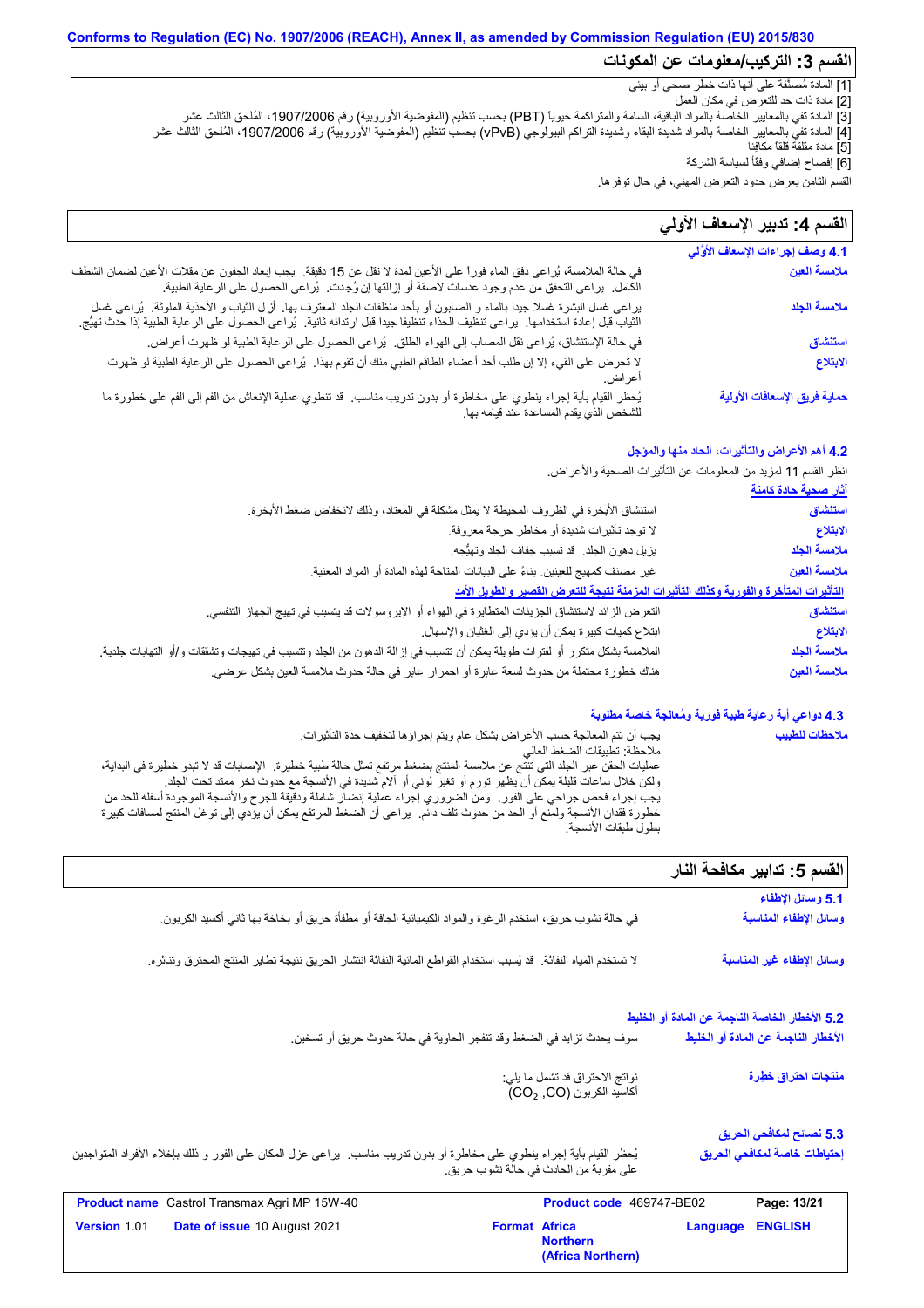### **Conforms to Regulation (EC) No. 1907/2006 (REACH), Annex II, as amended by Commission Regulation (EU) 2015/830 القسم :5 تدابیر مكافحة النار**

ینبغي أن یرتدي مكافحو الحرائق التجھیزات الواقیة المناسبة و جھاز تنفس مكتفي ذاتیاً (SCBA (ذا وحدة كاملة للوجھ یعمل في نمط الضغط الموجب. ثیاب مكافحي الحریق (بما فیھا الخوذات والأحذیة والقفازات الواقیة) التي تتفق والمعیار الأوروبي EN 469 سوف تكفل مُستوى أساسیاً من الحمایة من الحوادث الكیماویة. **معدات الحمایة الشخصیة والاحتیاطات اللازمة لعمال الإطفاء**

# القسم 6: تدابیر مواجهة التسرب العارض

| 6.1 لاحتياطات الشخصية ومعدات الحماية وإجراءات الطوارئ |                                                                                                                                                                                                                                                                                                                                                                                                                                     |
|-------------------------------------------------------|-------------------------------------------------------------------------------------------------------------------------------------------------------------------------------------------------------------------------------------------------------------------------------------------------------------------------------------------------------------------------------------------------------------------------------------|
| للأفراد من خارج فريق الطوارئ                          | يُحظر القيام بأية إجراء ينطوي على مخاطرة أو بدون تدريب مناسب.  يراعي إخلاء المناطق المجاورة.  يراعي عدم السماح بالدخول<br>لكل من لا يرتدي الثياب الواقية أو من لا حاجة لك بهم من الأفراد.  يراعي تجنب ملامسة المادة المنسكبة أو السير  عليها.  قد تكون<br>الأرضيات زلقة؛ يجب توخي العناية لتجنب السقوط.   ارتدي التجهيز ات الواقية الشخصية المُلائمة.                                                                               |
| لمسعفي الطوارئ                                        | الدخول إلى مكان مقفل أو منطقة رديئة التهوية ملوثة بالأبخرة أو الرذاذ أو العادم يمثل خطورة بالغة في حالة عدم استخدام معدات<br>الحماية المناسبة للجهاز التنفسي وعدم الاستعانة بنظام عمل أمن . قم بارتداء جهاز تنفس مستقل بذاته . احرص على ارتداء سترة مناسبة<br>واقية من المواد الكيميائية   أحذية برقبة مقاومة للمواد الكيميائية   راجع كذلك المعلومات الواردة في قسم "للأفراد من خارج فريق<br>الطو ار ئ″.                           |
| 6.2 الاحتياطات البينية                                | تجنب تناثر المادة المنسكبة وجريانها السطحي ووصولها إلى التربة و المجاري المائية والبالوعات ومجاري الصرف.  يُراعى إبلاغ<br>السلطات المعنية لو تسبب المنتج في تلوث البيئة (مجاري الصرف، المجاري المائية، التربة أو الهواء).                                                                                                                                                                                                           |
| 6.3 طرائق ومواد الاحتواء والتنظيف                     |                                                                                                                                                                                                                                                                                                                                                                                                                                     |
| انسكاب صغير                                           | يُراعى وقف التسرب إن لم ينطو ذلك على مخاطرة.  يراعى نقل الأوعية من منطقة الانسكاب.  يُراعى امتصاصها بمادة خاملة، ثم<br>إيداعها إحدى الحاويات المُلائمة للتخلص من النفاية.  تخلص منها عن طريق أحد مقاولي التخلص من النفايات المر خصين.                                                                                                                                                                                               |
| ا <mark>نسكاب كبي</mark> ر                            | يُراعي وقف التسرب إن لم ينطو ذلك على مخاطرة.  يراعي نقل الأو عية من منطقة الانسكاب.  امنع دخولها في بالوعات الصرف، و<br>المعباري المائية، أو البدرومات، أو المناطق المعصورة.  يُراعي احتواء الانسكاب وجمعه بمادة ماصةٍ غير قابلة للاحتراق مثل الرمل،<br>أو التراب، أو الفرميكيوليت، أو تراب دياتومي، ثم وضعها في إحدى الحاويات للتخلص منها بما يتفق واللوائح المحلية. تخلص منها عن<br>طريق أحد مقاولي التخلص من النفايات المر خصين. |
| 6.4 مرجع للأقسام الأخرى                               | انظر القسم 1 لمعرفة بيانات الاتصال في أحوال الطوارئ.<br>انظر القسم 5 الخاص بإجراءات مكافحة الحريق.<br>انظر القسم 8 للحصول على معلومات عن التجهيزات الوقائية الشخصية المُلائمة.<br>انظر القسم 12 للاطلاع على الاحتياطات البيئية.<br>انظر القسم 13 لمزيد من المعلومات حول مُعالجة النفايات                                                                                                                                            |

# **القسم :7 المناولة والتخزین**

|                                                                                                                                                                                                                                                                                                                                                                                                                                                                                  | القسم /: المناولة والنحرين                                                  |
|----------------------------------------------------------------------------------------------------------------------------------------------------------------------------------------------------------------------------------------------------------------------------------------------------------------------------------------------------------------------------------------------------------------------------------------------------------------------------------|-----------------------------------------------------------------------------|
|                                                                                                                                                                                                                                                                                                                                                                                                                                                                                  | 7.1 احتياطات للمناولة المأمونة                                              |
| ارتدي التجهيز ات الواقية الشخصية المُلائمة.                                                                                                                                                                                                                                                                                                                                                                                                                                      | إجراءات للحماية                                                             |
| يحظر تناول الطعام، والشراب، والتدخين في الأماكن التي يجري التعامل فيها مع هذه المادة سواء بالمناولة، التخزين أو المعالجة<br>يُراعى الإغتسال جيداً بعد مناولتها ِ اخلع الثياب المُلوَّثة والتجهيزات الوقائية قبل دخول الأماكن الم<br>8 لمزيد من المعلومات حول إجراءات الحفاظ على الصحة.                                                                                                                                                                                           | إرشادات حول الصحة المهنية العامة                                            |
| خزن المادة وفقاً لتعليمات السلطات المحلية.  يُخزَّن في مكان جاف، وبارد وجيد التهوية، بعيداً عن المواد غير المتوافقة (انظر القسم<br>10). يُراعى الحفظ بعيدا عن الحرارة وضوء الشمس المباشر. يراعى غلق الوعاء غلقا ناما محكما إلى أن يُعدّ للاستخدام. لابد من<br>إحكام غلق الأوعية التي قد فُتِحت و تركها في وضع قائم و ذلك لتلافي حدوث تسريب.  يجب أن يتم التخزين والاستعمال فقط في<br>معدات/حاويات مصممة للاستخدام مع هذا المنتج.  يُحظر التخزين في حاويات لا تحمل كتابة توصيحية. | 7.2 متطلبات التخزين المأمون، بما في<br>ذلك ما يتعلق بحالات عدم توافق المواد |
| التعرض لدرجات الحرارة العالية لفترات طويلة                                                                                                                                                                                                                                                                                                                                                                                                                                       | غير ملائمة                                                                  |

## **القسم :8 ضوابط التعرض/الحمایة الشخصیة**

|                                                                                                                                                                                                                                                                                                                                                                                                                                                                                                                                                                                                                                                                                                                                                                  |                                 | مسم ن. موبعد سرمن/مسوب- مسم                                |
|------------------------------------------------------------------------------------------------------------------------------------------------------------------------------------------------------------------------------------------------------------------------------------------------------------------------------------------------------------------------------------------------------------------------------------------------------------------------------------------------------------------------------------------------------------------------------------------------------------------------------------------------------------------------------------------------------------------------------------------------------------------|---------------------------------|------------------------------------------------------------|
|                                                                                                                                                                                                                                                                                                                                                                                                                                                                                                                                                                                                                                                                                                                                                                  |                                 | 8.1 بارامترات التحكم                                       |
| قيمة حد النعرض غير معروفة.                                                                                                                                                                                                                                                                                                                                                                                                                                                                                                                                                                                                                                                                                                                                       |                                 | <u>حدود التعرض المهني</u>                                  |
| في الوقت الذي قد يُظهر حد التعرض المهني (OEL) مكونات معينة في هذا القسم، فإن مكونات أخرى قد توجد في الغبار أو البخار أو الرذاذ الناجم. لذا، فإن حد تعرض مهني معين                                                                                                                                                                                                                                                                                                                                                                                                                                                                                                                                                                                                |                                 | قد لا ينطبق على المنتج ككل وإنما يدرج للإرشاد والتوجيه فقط |
| إن كان هذا المنتَج يحتوي على مُكرِّنات لها حدود تعرَّض، قد يكون من المطلوب إجراء متابعة حيوية أو متابعة الأشخاص أو مكان<br>العمل كي يتسنى تحديد مدى فاعلية التهوية، أو إجراءات التحكم الأخرى و/أو مدى ضرورة استخدام الأجهزة التنفسية الواقية.  تنبغي<br>الإشارة إلى معايير المُراقبة، من مثل ما يلي:  المعيار الأوروبي 680 689 (أجواء موقع العمل - إرشادات نقييع النعرض لعوامل<br>كيماوية بالاستنشاق لمقارنتها بالقيع الحدية واستراتيجية القياس)  المعيار الأوروبي 14042 DN (أجواء موقع المعل - دليل اتخاذ<br>وتطبيق اجراءات تقييم التعرض للعوامل البيولوجية والكيماوية)  المعيار الأوروبي 482 B2 (أجواء موقع العمل - المنطلبات العامة<br>لأداء إجراءات قياس العوامل الكيماوية)  سيكون من المطلوب كذلك الرجوع إلى وثائق التوجيه الوطنية الخاصة بطرق تحديد المواد | النطرة                          | إجراءات المتابعة الموصى بها                                |
|                                                                                                                                                                                                                                                                                                                                                                                                                                                                                                                                                                                                                                                                                                                                                                  |                                 | <u>مستوی مشتق غیر موثر</u>                                 |
|                                                                                                                                                                                                                                                                                                                                                                                                                                                                                                                                                                                                                                                                                                                                                                  |                                 | DNELs/DMELs غير مُتاحة.                                    |
|                                                                                                                                                                                                                                                                                                                                                                                                                                                                                                                                                                                                                                                                                                                                                                  |                                 | <u>الـ PNEC = تركَّز عدم التأثير المُتوفَّع</u>            |
| <b>Product name</b> Castrol Transmax Agri MP 15W-40                                                                                                                                                                                                                                                                                                                                                                                                                                                                                                                                                                                                                                                                                                              | <b>Product code</b> 469747-BE02 | Page: 14/21                                                |

|                     | <b>Product name</b> Castrol Transmax Agri MP 15W-40 |                      | <b>Product code</b> 469747-BE02      |                         | Page: 14/21 |
|---------------------|-----------------------------------------------------|----------------------|--------------------------------------|-------------------------|-------------|
| <b>Version 1.01</b> | <b>Date of issue 10 August 2021</b>                 | <b>Format Africa</b> | <b>Northern</b><br>(Africa Northern) | <b>Language ENGLISH</b> |             |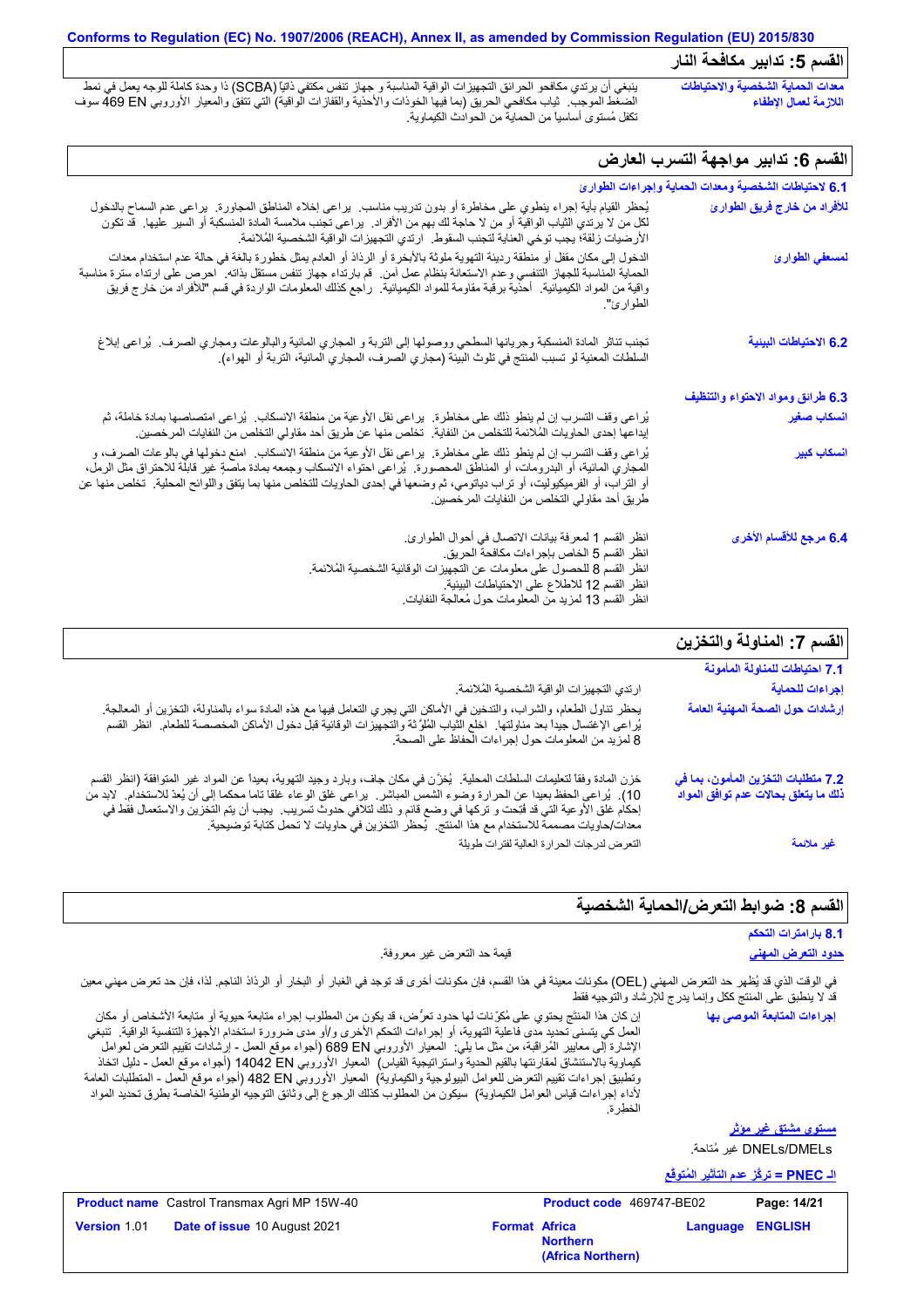|                                                                                                                                                                                                                                                                                                                                                                                                                           | PNECs غير مُتاحة.                             |
|---------------------------------------------------------------------------------------------------------------------------------------------------------------------------------------------------------------------------------------------------------------------------------------------------------------------------------------------------------------------------------------------------------------------------|-----------------------------------------------|
|                                                                                                                                                                                                                                                                                                                                                                                                                           |                                               |
| احرص على توفير تهوية للعوادم أو الوسائل الهندسية الاخرى للحماية، وذلك للإبقاء على مستويات التركيز المعنية للمواد العالقة بالهواء<br>دون حدود التعرض المقبولة لها على الصعيد المهنى                                                                                                                                                                                                                                        | 8.2 ضوابط التعرض<br>الضوابط الهندسية المناسبة |
| يجب تقييم جميع الأنشطة المرتبطة بالمواد الكيميائية من حيث مخاطر ها على الصحة، وذلك لضمان التحكم في معدلات التعرض بالشكل<br>المناسب لا يجوز فحص معدات الوقاية الشخصية إلا بعد تقييم الأشكال الأخرى لإجراءات التحكم (على سبيل المثال عمليات التحكم<br>الهندسية) بالشكل المناسب.  يجب أن تتوافق معدات الوقاية الشخصية مع المواصفات المعنية وأن تكون مناسبة للاستخدام، ويجب الحفاظ                                            |                                               |
| عليها في حالة جيدة وصيانتها بشكل سليم<br>يجب التشاور مع مورد معدات الوقاية الشخصية لطلب المشورة بشأن الاختيار والمواصفات المعنية   لمزيد من المعلومات، اتصل                                                                                                                                                                                                                                                               |                                               |
| بالهيئة المحلية للمواصفات<br>القرار النهائي لاختيار معدات الوقاية يعتمد على تقييم المخاطر ـ ومن المهم التأكد من ملاءمة جميع عناصر معدات الوقاية الشخصية.                                                                                                                                                                                                                                                                  | <u>تدابير الحماية الفردية</u>                 |
| اغسل اليدين، والذراعين، والوجه غسلاً تاماً بعد مناولة المنتجات الكيميائية، وعند الأكل والتدخين، وفي نهاية فترة العمل ِ تأكد من<br>وجود محطات غسيل الأعين وأدشاش الأمان علىي مقربة من موقع العمل                                                                                                                                                                                                                           | إجراءات النظافة الشخصية                       |
|                                                                                                                                                                                                                                                                                                                                                                                                                           | حماية تنفسية                                  |
| في حالة عدم كفاية التهوية، يُراعى ارتداء تجهيزات تنفسية ملائمة.<br>يعتمد الاختيار الصحيح لتجهيزات حماية الجهاز التنفسي على المواد الكيميائية التي يتم التعامل معها وظروف العمل والاستخدام وحالة<br>تجهيزات حماية الجهاز التنفسي. يجب وضع تدابير أمان تتناسب مع كل استخدام مقرر . لذلك يجب اختيار تجهيزات حماية الجهاز<br>التنفسي بالتشاور مع المورد / الشركة الصانعة مع مراعاة التقييم الكامل لظروف العمل                 |                                               |
| نظار ات أمان ذات ساتر ات جانبية.                                                                                                                                                                                                                                                                                                                                                                                          | أدوات حماية الوجه/العين<br><u>حماية للجلد</u> |
| معلومات عامة:                                                                                                                                                                                                                                                                                                                                                                                                             | حماية يدوية                                   |
| ظرًا لتفاوت الظروف الخاصة لبيئات العمل واختلاف ممارسات التعامل مع المواد، فيجب وضع تدابير أمان تتناسب مع كل استخدام<br>مقرر ٍ يعتمد الاختيار الصحيح لقفازات الحماية على المواد الكيميائية التي يتم التعامل معها وظروف العمل والاستخدام معظم القفازات<br>توفر الحماية لفترة زمنية محدودة فقط قبل وجود التخلص منها واستبدالها (حتى أفضل القفازات المقاومة للمواد الكيميائية تتآكل بفعل<br>التعرض المتكرر للمواد الكيميائية) |                                               |
| يجب اختيار القفازات بالتشاور مع المورد / الشركة الصانعة مع مراعاة التقييم الكامل لظروف العمل ِ<br>يُنصح باستخدام: ففاز ات نيتريل.<br>الزمن اللازم للاختراق:                                                                                                                                                                                                                                                               |                                               |
| ثجمع بيانات زمن الاختراق من مصنعي القفاز تحت ظروف الاختبار المعملية وتمثل المدة أو الفترة المتوقعة التي يؤمن خلالها القفاز<br>حماية من تسرب المادة أو نفاذها. ومن الأهمية بمكان مراعاة طبيعة ظروف العمل الفعيلة عند اتباع توصيات زمن الاختراق. ويتعين<br>دائمًا التشاور مع مورد القفازات للوقوف على معلومات تقنية وفنية محدثة بشأن زمن الاختراق لنوع القفاز الموصىي به<br>فيما يلي توصياتنا بخصوص اختيار القفاز اتS:      |                                               |
| الملامسة المستمرة:                                                                                                                                                                                                                                                                                                                                                                                                        |                                               |
| قفازات بفترة اختراق لا تقل عن 240 دقيقة، أو >480 دقيقة، إذا أمكن الحصول على قفازات مناسبة.<br>إذا لم تتوفر قفازات مناسبة تضمن الحماية بهذا المستوى، فمن الممكن استخدام قفازات بفترات حماية أقل طالما هناك قواعد مناسبة يتم<br>الالتزام بها لصيانة القفازات واستبدالها.                                                                                                                                                    |                                               |
| الحماية من الرذاذ قصيرة الأجل                                                                                                                                                                                                                                                                                                                                                                                             |                                               |
| تو صيات فتر ات الاختر اق كما سبق.<br>يمكن في المعتاد استخدام القفازات ذات فترات الاختراق القصيرة للأعمال التي يتم فيها التعرض للزيوت لفترات قصيرة وعابرة. لذلك،<br>يجب أن تكون هناك قواعد مناسبة يتم الالتزام بها بشكل تام لصيانة القفازات واستبدالها.<br>سَمك الففاز :                                                                                                                                                   |                                               |
| بالنسبة للاستخدامات العامة، فإننا نوصي بقفاز بسُمك يزيد على 0.35 مم.                                                                                                                                                                                                                                                                                                                                                      |                                               |
| يجب التأكيد والتشديد أن سُمك القفاز لا يمثل بالضرورة مؤشرًا موثوقًا على مقاومة القفاز لمادة كيميائية معينة، ذلك أن كفاءة مقاومة<br>التسرب للقفاز ستكون معتمدة على تركيب المادة المصنعة منها القفاز تحديدًا. لذا فإن اختيار القفاز يجب أن يستند على عوامل ومتطلبات<br>المهمة ومعرفة بأزمان الاختراق.                                                                                                                       |                                               |
| كذلك قد يتنوع سُمك القفاز بناء على مُصنع القفاز ، ونوع القفاز وموديل القفاز ٍ لذا، يجب أخذ بيانات المصنع الفنية بالحسبان وذلك<br>لضمان القفاز الأكثر مناسبة للمهمة                                                                                                                                                                                                                                                        |                                               |
| ملاحظة: اعتمادًا على نوع النشاط قيد الممارسة، فإن القفازات ذات السُمك المختلف قد تكون مطلوبة لمهام مُحددة. على سبيل المثال:                                                                                                                                                                                                                                                                                               |                                               |
| • قد يتطلب الأمر القفازات الرقيقة (بسُمك يبلغ 0.1 مم أو أقل) متى تطلب الأمر درجة من المهارة اليدوية والبراعة. ومع ذلك، فإن مثل<br>هذه القفازات ينتظر منها أن توفر الحماية لفترة قصيرة، وعادة ما تكون للاستخدام مرة واحدة ثم يجري التخلص منها.                                                                                                                                                                             |                                               |
| • قد تبرز الحاجة لقفازات أكثر سُمكًا (حتى 3 مم أو أكثر) في حالة المخاطر الميكانيكية (وكذلك الكيميائية)؛ أي متى كان هناك احتمال<br>للتآكل أو القشط أو الثقب.                                                                                                                                                                                                                                                               |                                               |

|                     | <b>Product name</b> Castrol Transmax Agri MP 15W-40 |                      | Product code 469747-BE02             |                         | Page: 15/21 |
|---------------------|-----------------------------------------------------|----------------------|--------------------------------------|-------------------------|-------------|
| <b>Version 1.01</b> | <b>Date of issue 10 August 2021</b>                 | <b>Format Africa</b> | <b>Northern</b><br>(Africa Northern) | <b>Language ENGLISH</b> |             |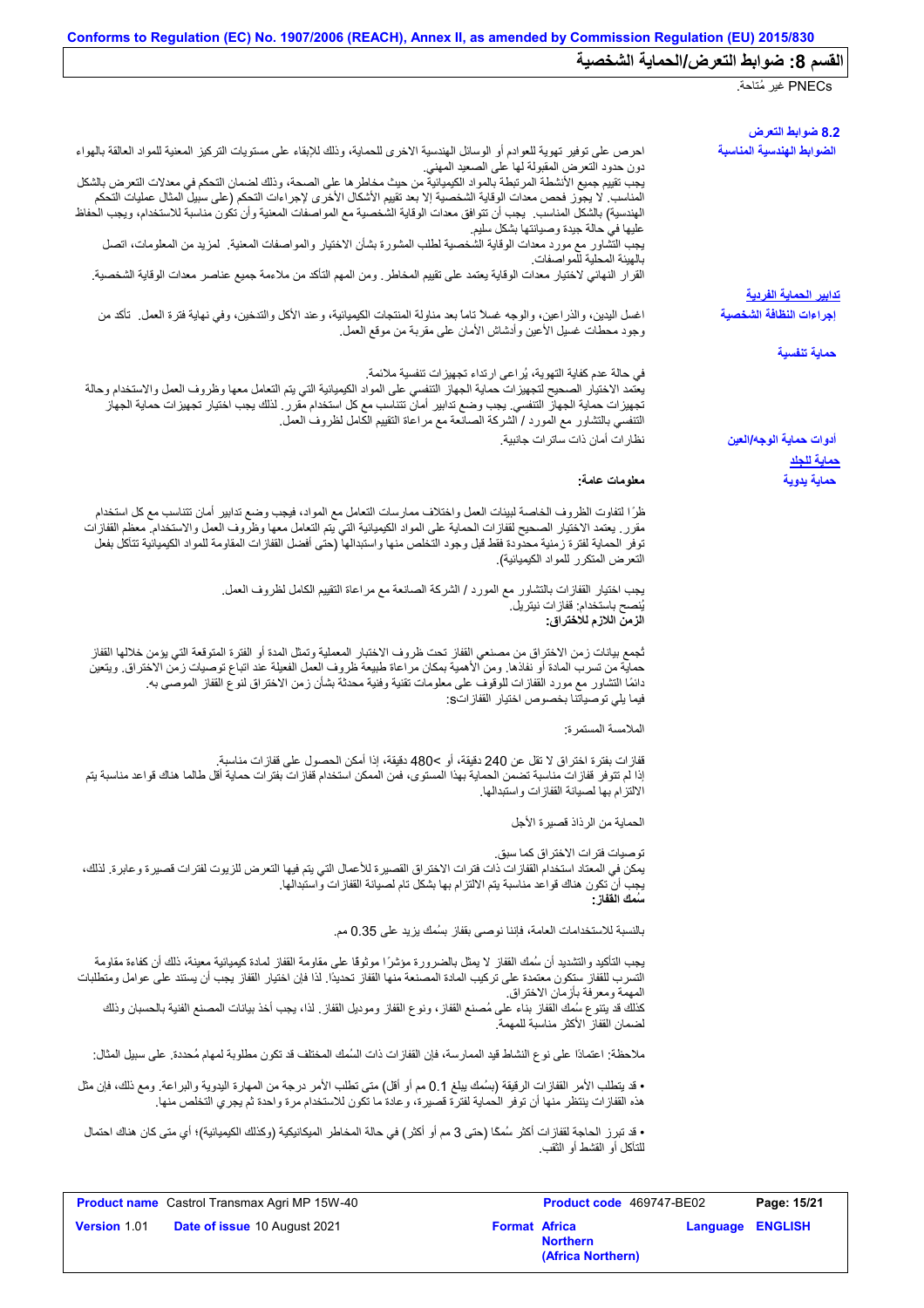# **Conforms to Regulation (EC) No. 1907/2006 (REACH), Annex II, as amended by Commission Regulation (EU) 2015/830 القسم :8 ضوابط التعرض/الحمایة الشخصیة**

| الجلد والجسم                   | استخدام الملابس الواقية يعتبر من الممارسات الجيدة في المجال الصناعي.<br>يجب انتقاء التجهيزات الشخصية الواقية للجسم بما يتفق والمهمة التي يجري القيام بها والمخاطر التي تنطوي عليها، كما يجب أن<br>يعتمدها أحد المختصين قبل التعامل مع هذا المنتج<br>بدلات العمل المصنوعة من القطن أو البوليستر/القطن توفر الحماية فقط من التلوث السطحي الخفيف الذي لا يصل إلى الجلد ٍ ويجب<br>غسل بدلات العمل بصفة منتظمة ٍ عندما تزداد خطورة تعرض الجلد للمواد (على سبيل المثال عند تنظيف المواد المنسكبة أو في حالة<br>وجود خطورة من تناثر الرذاذ)، فيجب ارتداء إزارات مقاومة للمواد الكيميائية و/أو أحذية وسترات غير منفذة للمواد الكيميائية <sub>.</sub> |
|--------------------------------|----------------------------------------------------------------------------------------------------------------------------------------------------------------------------------------------------------------------------------------------------------------------------------------------------------------------------------------------------------------------------------------------------------------------------------------------------------------------------------------------------------------------------------------------------------------------------------------------------------------------------------------------|
| <u>يتعين مراجعة المعايير :</u> | حماية تنفسية: 529 EN<br>قفازات: 374 EN .420 EN<br>حماية للعين: 166 EN<br>الترشيح نصف الوجهي: 149 EN<br>الترشيح نصف الوجهي ذي الصمام: 405 EN<br>قناع نصفي: 140 EN مرشح إضافي<br>قذاع وجهي كامل: 136 EN مرشح إضافي<br>مر شحات الجزئيات: 143 EN<br>مرشحات الغاز / المشتركة: 14387 EN                                                                                                                                                                                                                                                                                                                                                            |
| ضوابط التعرض البيني            | ننصح بفحص الإنبعاثات الصادرة من أجهزة العمل والتهوية، للتأكد من استيفائها لمتطلبات قانون حماية البيئة في بعض الحالات، قد<br>يكون من الضروري استخدام أجهزة غسل الدُّخان، أو المُرشِّحات أو إجراء تعديلاتٍ هندسية للمُعِدَّات، كي يتسنى تقليل الانبعاثات إلى<br>مستويات مقبولة.                                                                                                                                                                                                                                                                                                                                                                |

# |القسم 9: الخصائص الفيزيائية والكيميائية

| 9.1 معلومات حول الخواص الكيميانية والفيزيانية الأساسية |                                                                                                                      |
|--------------------------------------------------------|----------------------------------------------------------------------------------------------------------------------|
| <u>المظهر</u>                                          |                                                                                                                      |
| الحالة الفيزيانية                                      | سائل.                                                                                                                |
| اللون                                                  | كهر مان. [داكن]                                                                                                      |
| الرائحة                                                | غير متوفرة.                                                                                                          |
| عتبة الرائحة                                           | غير متوفرة.                                                                                                          |
| الأس الهيدروجيني pH                                    | غير قابل للتطبيق.                                                                                                    |
| نقطة الانصهار إنقطة التجمد                             | غير متوفرة.                                                                                                          |
| نقطة الغليان الأولية ونطاق الغليان                     | غير متوفرة.                                                                                                          |
| نقطة الإنسكاب                                          | -45 $^{\circ}$ C                                                                                                     |
| نقطة الوميض                                            | جهاز الكأس المفتوحة: C°200< (>392 ف) [جهاز كليفلاند.]                                                                |
| معدل التبخر                                            | غير متوفرة.                                                                                                          |
| القابلية للالتهاب (مادة صلبة، غاز)                     | غير متوفرة.                                                                                                          |
| الحدود العليا/الدنيا لقابلية الاشتعال أو الانفجار      | غير متوفرة.                                                                                                          |
| الضغط البخاري                                          | غير متوفرة.                                                                                                          |
| الكثافة البخارية                                       | غير متوفرة.                                                                                                          |
| الكثافة النسبية                                        | غير متوفرة.                                                                                                          |
| الكثافة                                                | <1000 كجم/m3 (2°15) m3 عند 15°C                                                                                      |
| الذوبانية (نيات)                                       | غير ذؤوب في الماء.                                                                                                   |
| معامل تفريق الأوكتانول/الماء                           | غير متوفرة.                                                                                                          |
| درجة حرارة الاشتعال الذاتى                             | غير متوفرة.                                                                                                          |
| درجة حرارة الانحلال                                    | غير متوفرة.                                                                                                          |
| اللزوجة                                                | كينماتي: S <sup>2</sup> mm 95/ (95 سنتي ستوك) عند C°40<br>كينماتي: 3.3 S <sup>2</sup> mm/ (13.3 سنتي ستوك) عند 100°C |
| الخواص الانفجارية                                      | غير متوفرة.                                                                                                          |
| خواص مؤكسيدة                                           | غير متوفرة.                                                                                                          |
| 9.2 المعلومات الأخرى                                   |                                                                                                                      |
| ليس هناك مزيد من المعلومات.                            |                                                                                                                      |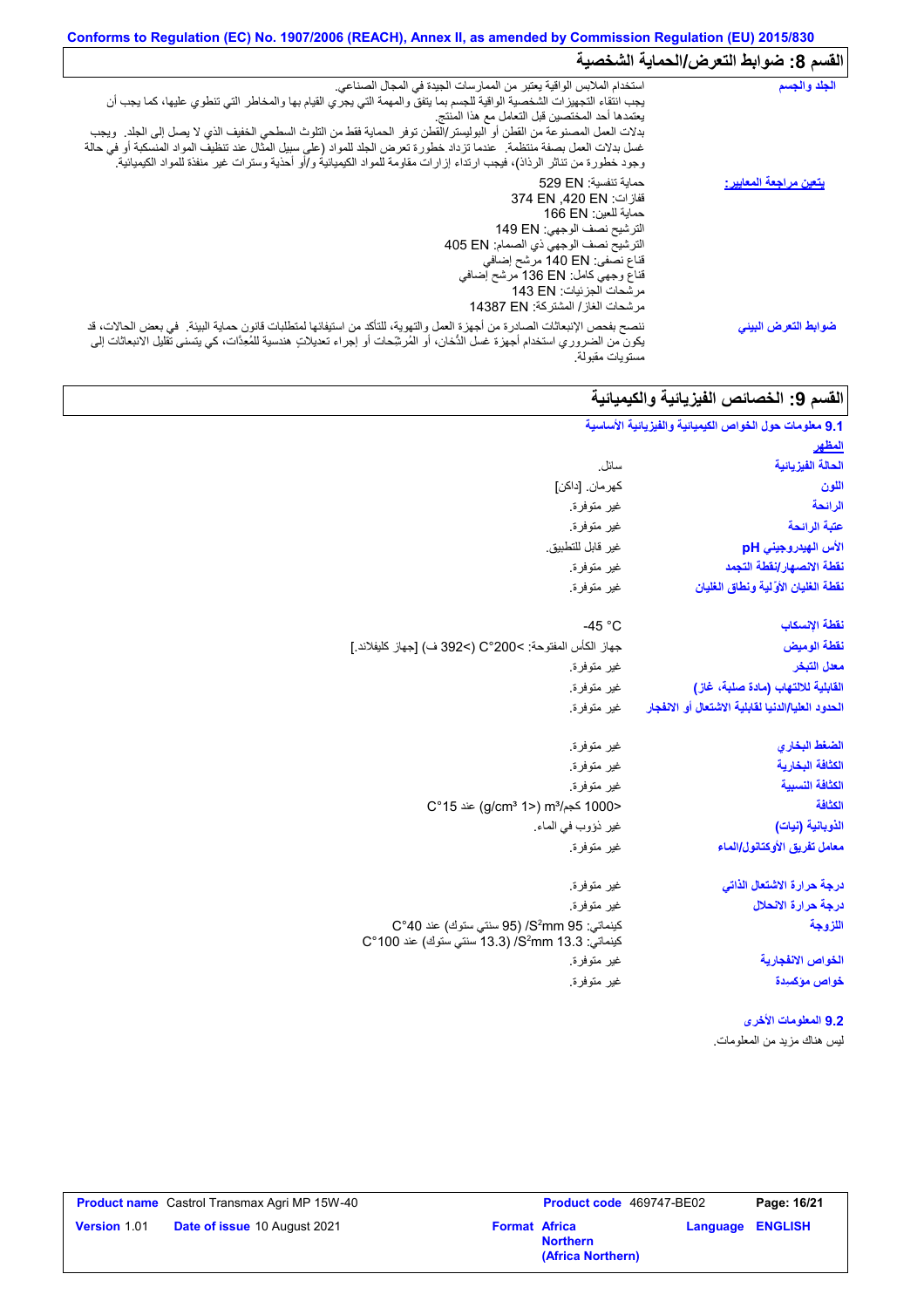| القسم 10: الثبات الكيميائي والقابلية للتفاعل |                                                                                                                           |
|----------------------------------------------|---------------------------------------------------------------------------------------------------------------------------|
| 10.1 التفاعلية                               | لا نتاح بيانات اختبار أخرى معينة لهذا المنتج   ارجع إلى الظروف التي يجب تجنبها والمواد غير المتوافقة لمزيد من المعلومات ِ |
| 10.2 الثبات الكيميائي                        | المُنتَج ثابت                                                                                                             |
| 10.3 إمكانية التفاعلات الخطرة                | لن تحدث تفاعلات خطرة في ظروف التخزين والاستخدام العادية.<br>لن تحدث بلمرة خطرة في ظروف التخزين والاستخدام العادية.        |
| 10.4 الظروف التي ينبغي تجنبها                | يجب تجنب جميع مصادر الاشتعال الممكنة (شرر أو لهب).                                                                        |
| 10.5 المواد غير المتوافقة                    | نتفاعل أو غير متطابقة مع المواد التالية: مواد مؤكمبدة                                                                     |
| 10.6 نواتج الانحلال الخطرة                   | في ظروف التخزين والاستخدام العادية، من غير المنتظر أن تتولَّد نواتج تحلل خطِرة.                                           |

| القسم 11: المعلومات السمومية                        |                                                                                                                                                                                                                                                                                                                                                             |
|-----------------------------------------------------|-------------------------------------------------------------------------------------------------------------------------------------------------------------------------------------------------------------------------------------------------------------------------------------------------------------------------------------------------------------|
| 11.1 معلومات حول الآثار السمية                      |                                                                                                                                                                                                                                                                                                                                                             |
| <u>تقديرات السمية الحادة</u>                        |                                                                                                                                                                                                                                                                                                                                                             |
| N/A                                                 |                                                                                                                                                                                                                                                                                                                                                             |
| معلومات عن سُبُل التعرض المرجحة                     | سُبُل الدخول المُرتقَبَة: جلدي, استنشاق.                                                                                                                                                                                                                                                                                                                    |
| <u>آثار صحية حادة كامنة</u>                         |                                                                                                                                                                                                                                                                                                                                                             |
| استنشاق                                             | استنشاق الأبخرة في الظروف المحيطة لا يمثل مشكلة في المعتاد، وذلك لانخفاض ضغط الأبخرة.                                                                                                                                                                                                                                                                       |
| الابتلاع                                            | لا توجد تأثيرات شديدة أو مخاطر حرجة معروفة.                                                                                                                                                                                                                                                                                                                 |
| ملامسة الجلد                                        | يزيل دهون الجلد. قد تسبب جفاف الجلد وتهيُّجه.                                                                                                                                                                                                                                                                                                               |
| ملامسة العين                                        | غير مصنف كمهيج للعينين بناءً على البيانات المتاحة لهذه المادة أو المواد المعنية.                                                                                                                                                                                                                                                                            |
| أعراض متعلقة بالخواص السمية والكيميانية والفيزيانية |                                                                                                                                                                                                                                                                                                                                                             |
| استنشاق                                             | قد يؤدي إلى ضرر في حالة الاستنشاق في حالة التعرض للأبخرة أو الرذاذ أو العوادم الناتجة عن التحلل الحراري للمنتجات.                                                                                                                                                                                                                                           |
| الابتلاع                                            | ليست هناك بيانات معينة                                                                                                                                                                                                                                                                                                                                      |
| ملامسة الجلد                                        | الأعراض الضائرة قد تشمل ما يلي:                                                                                                                                                                                                                                                                                                                             |
|                                                     | الحفاف                                                                                                                                                                                                                                                                                                                                                      |
|                                                     | التشقق                                                                                                                                                                                                                                                                                                                                                      |
| ملامسة العين                                        | ليست هناك بيانات معينة                                                                                                                                                                                                                                                                                                                                      |
|                                                     | التأثيرات المتأخرة والفورية وكذلك التأثيرات المزمنة نتيجة للتعرض القصير والطويل الأمد                                                                                                                                                                                                                                                                       |
| استنشاق                                             | النعر ض الزائد لاستنشاق الجزيئات المتطايرة في الهواء أو الإيروسولات قد يتسبب في تهيج الجهاز التنفسي.                                                                                                                                                                                                                                                        |
| الابتلاع                                            | ابنلاع كميات كبيرة يمكن أن يؤدي إلى الغثيان والإسهال.                                                                                                                                                                                                                                                                                                       |
| ملامسة الجلد                                        | الملامسة بشكل متكرر أو لفترات طويلة يمكن أن تتسبب في إزالة الدهون من الجلد وتتسبب في تهيجات وتشققات و/أو التهابات جلدية.                                                                                                                                                                                                                                    |
| ملامسة العين                                        | هناك خطورة محتملة من حدوث لسعة عابرة أو احمرار عابر في حالة حدوث ملامسة العين بشكل عرضي.                                                                                                                                                                                                                                                                    |
| آثار صحية مزمنة كامنة                               |                                                                                                                                                                                                                                                                                                                                                             |
| علمة                                                | زيوت المحركات المستعملة                                                                                                                                                                                                                                                                                                                                     |
|                                                     | نواتج الاحتراق التي تنتج من تشغيل محركات الاحتراق الداخلي تلوث زيت المحرك أثناء الاستخدام. وقد يحتوي زيت المحرك<br>المستعمل على مكونات خطيرة من الممكن ان تتسبب في سرطان الجلد . لذلك يجب تجنب ملامسة جميع أنواع وماركات زيوت<br>المحركات المستعملة بشكل متكرر أو لفترات طويلة، ويُجب الالتزام بالمواصفات القياسية العالية للنظافة الصحية على مستوى الأفراد |
| السرطنة                                             | لا توجد تأثيرات شديدة أو مخاطر حرجة معروفة.                                                                                                                                                                                                                                                                                                                 |
| التأثير على الجينات                                 | لا توجد تأثيرات شديدة أو مخاطر حرجة معروفة.                                                                                                                                                                                                                                                                                                                 |
| التأثيرات النمائية                                  | لا توجد تأثيرات شديدة أو مخاطر حرجة معروفة.                                                                                                                                                                                                                                                                                                                 |
| التأثيرات الخصوبية                                  | لا توجد تأثيرات شديدة أو مخاطر حرجة معروفة.                                                                                                                                                                                                                                                                                                                 |

|                     | <b>Product name</b> Castrol Transmax Agri MP 15W-40 |                      | Product code 469747-BE02             |                         | Page: 17/21 |
|---------------------|-----------------------------------------------------|----------------------|--------------------------------------|-------------------------|-------------|
| <b>Version 1.01</b> | <b>Date of issue 10 August 2021</b>                 | <b>Format Africa</b> | <b>Northern</b><br>(Africa Northern) | <b>Language ENGLISH</b> |             |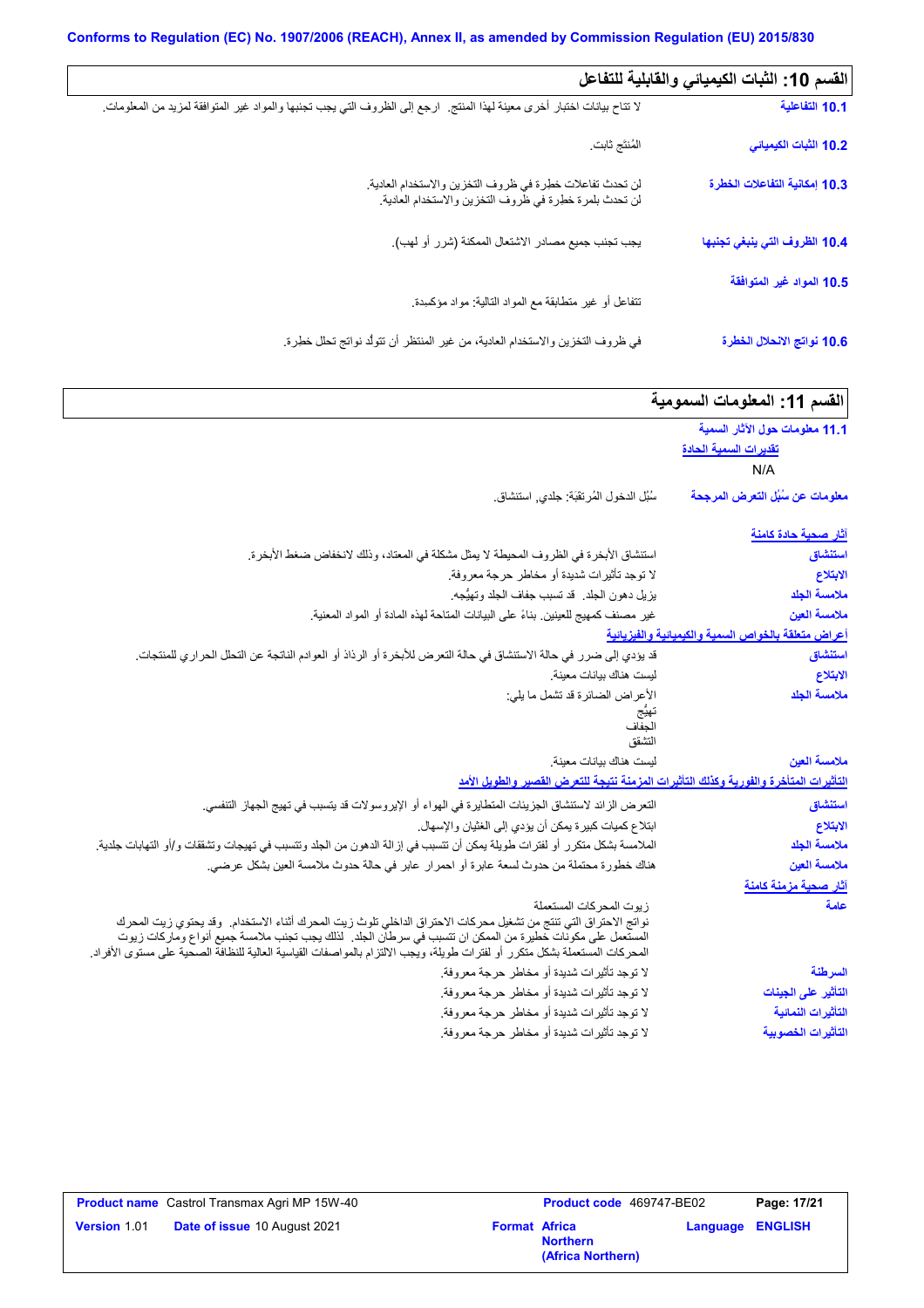| القسم 12: المعلومات الإيكولوجية                                            |                                                                                                                                                                                                                                                                                                                                                                                     |
|----------------------------------------------------------------------------|-------------------------------------------------------------------------------------------------------------------------------------------------------------------------------------------------------------------------------------------------------------------------------------------------------------------------------------------------------------------------------------|
| 12.1 السمية                                                                |                                                                                                                                                                                                                                                                                                                                                                                     |
| الأخطار البينية                                                            | غير مُصنَّفة كمادة خطِرة                                                                                                                                                                                                                                                                                                                                                            |
| 12.2 الثبات والتحلل                                                        |                                                                                                                                                                                                                                                                                                                                                                                     |
| يُتوقع أن يكون قابلاً للتحلل الحيوي.                                       |                                                                                                                                                                                                                                                                                                                                                                                     |
| 12.3 القدرة على التراكم الأحياني                                           |                                                                                                                                                                                                                                                                                                                                                                                     |
| لايُتوقع أن يتر اكم هذا المنتَج حيوياً في البيئة من خلال السلاسل الغذائية. |                                                                                                                                                                                                                                                                                                                                                                                     |
| 12.4 القابلية على التحرك عبر التربة                                        |                                                                                                                                                                                                                                                                                                                                                                                     |
| مُعامل تقاسم التربة/الماء (Koc)                                            | غير متوفرة.                                                                                                                                                                                                                                                                                                                                                                         |
| التحركية                                                                   | المواد المنسكبة يمكن أن تتوغل في التربة وتتسبب في تلوث المياه الجوفية.                                                                                                                                                                                                                                                                                                              |
|                                                                            | 12.5 نتانج مأخوذة من تقييم الـ PBT (البقاء والسمية والتراكم البيولوجي) والـ vPvB (البقاء الشديد والتراكم البيولوجي الشديد)<br>المنتج لا يُلبي معايير ثبات المواد والتراكمية الأحيائية والسمية PBT أو معايير شدة الثنراكمية الأعيائية وفق لائحة المجلس الأوروبي رقم 1907/2006، الملحق XIII.<br>This mixture does not contain any substances that are assessed to be a PBT or a vPvB. |
| 12.6 التأثيرات الضارة الأخرى                                               |                                                                                                                                                                                                                                                                                                                                                                                     |
| معلومات بينية أخرى                                                         | قد تتسبب السوائل المنسكبة في تكوين طبقة على أسطح الماء، وقد تتسبب في ضرر ٍ مادي للكائنات الحية. وقد يتم إعاقة نقل الإكسجين                                                                                                                                                                                                                                                          |

### القسم 13: الاعتبارات المتعلقة بتصريف المواد والتخلص منها

نعم.

## **13.1 طرق مُعالجة النفایة**

**المُنتَج طرق التخلص السلیم من النفایة**

إذا أمكن، قم بتحضیر المنتج لإعادة تدویره. یجب أن یتم التخلص من المواد بمعرفة شخص معتمد / جھة معتمدة للتخلص من النفایات وفقًا للقواعد المحلیة.

### **نفایة خطِرة**

### **قائمة النفایات الأوروبیة (EWC(**

| تعيين النفاية                                            | كود النفاية |
|----------------------------------------------------------|-------------|
| زيوت معدنية الأساس غير مُكلورة للتزليق وللمحركات والتروس | 13 02 05*   |
| زيوت هيدروليكية معدنية الأساس غير مُكلورة                | 13 01 10*   |
|                                                          |             |

| ومع ذلك فإن الخروج عن الاستخدام المعد والمقصود بداية و/أو وجود أي مواد ملوثة محتملة قد يتطلب من المستخدم النهائي وضع وتعيين كود بديل للتخلص من النفايات                                                                                                                                                                                                                                                                                                         |                              |
|-----------------------------------------------------------------------------------------------------------------------------------------------------------------------------------------------------------------------------------------------------------------------------------------------------------------------------------------------------------------------------------------------------------------------------------------------------------------|------------------------------|
|                                                                                                                                                                                                                                                                                                                                                                                                                                                                 | التغليف                      |
| إذا أمكن، قم بتحضير المنتج لإعادة تدويره. يجب أن يتم التخلص من المواد بمعرفة شخص معتمد / جهة معتمدة للتخلص من النفايات<br>وفقًا للقواعد المحلية.                                                                                                                                                                                                                                                                                                                | طرق التخلص السليم من النفاية |
| لابد أن يجري التخلص من هذا المنتج وحاويته بطريقة آمنة.  ينبغي الحذر عند مناولة الحاويات المُفرَّ غة التي لم ثنظف ولم ثغسل.  قد<br>تظل بعض رواسب المنتج عالقة بالحاويات الفارغة أو فمصانها  تمثل الأوعية الفارغة أحد مخاطر الحريق ذلك أنها قد تحتوي بقايا<br>وأبخرة منتج قابل للاشتعال لذا يُحظر لحام الأوعية الفارغة أو لحمها بالقصدير أو بالنحاس ِ نجنب تناثر المادة المنسكبة وجريانها<br>السطحي ووصولها إلى التربة و المجاري المائية والبالوعات ومجاري الصرف. | الاحتياطات الخاصة            |
| اللجنة EU/2014/955<br>التوجيه EC/2008/98                                                                                                                                                                                                                                                                                                                                                                                                                        | المراجع                      |

# **القسم :14 المعلومات المتعلقة بالنقل**

| <b>IATA</b>                                         | <b>IMDG</b>                  | <b>ADN</b> | <b>ADR/RID</b>                                                                  |                                               |
|-----------------------------------------------------|------------------------------|------------|---------------------------------------------------------------------------------|-----------------------------------------------|
| غير مقننة.                                          | غير مقننة.                   | غير مقننة. | غير مقننة.                                                                      | 14.1 رقم الأمم المتحدة                        |
|                                                     |                              |            |                                                                                 | 14.2 اسم الشحن الصحيح<br>الخاص بالأمم المتحدة |
|                                                     |                              |            |                                                                                 | 14.3 فَنَةَ/فَنات مخاطر<br>النقل              |
|                                                     |                              |            |                                                                                 | 14.4 مجموعة التعبنة                           |
| <b>Product name</b> Castrol Transmax Agri MP 15W-40 |                              |            | Product code 469747-BE02                                                        | Page: 18/21                                   |
| Version 1.01                                        | Date of issue 10 August 2021 |            | <b>Format Africa</b><br><b>Language</b><br><b>Northern</b><br>(Africa Northern) | <b>ENGLISH</b>                                |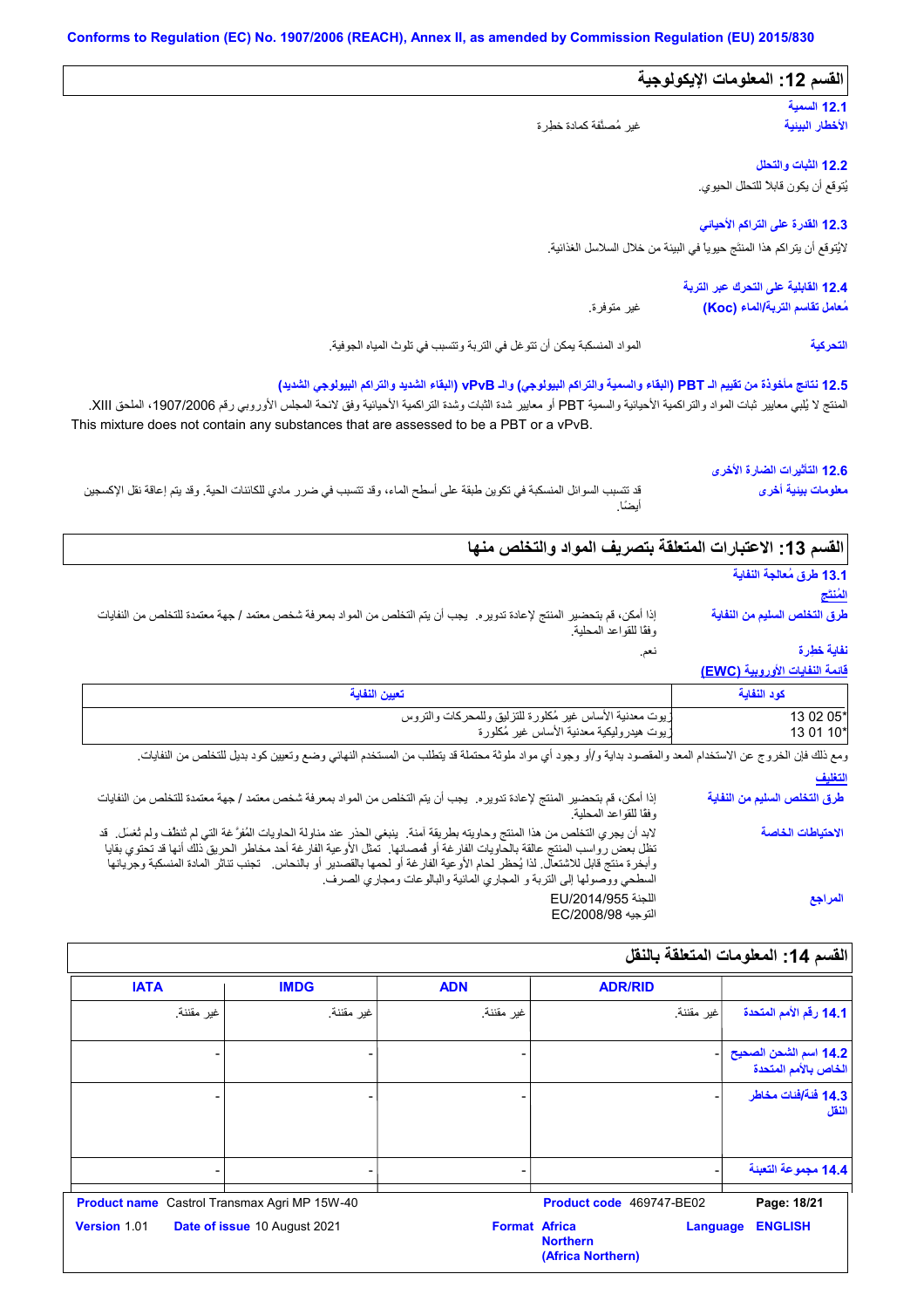**Conforms to Regulation (EC) No. 1907/2006 (REACH), Annex II, as amended by Commission Regulation (EU) 2015/830 القسم :14 المعلومات المتعلقة بالنقل** لا. - لا. - لا. - لا. - **14.5 الأخطار البیئیة معلومات إضافیة**

**14.6 احتیاطات خاصة للمُستخدم**

غیر متوفرة.

غیر متوفرة. **14.7 النقل سائباً بحسب اتفاقیات المنظمة البحریة الدولیة (IMO(**

# القسم 15: المعلومات التنظيمية

| 15.1 تشريع/لوائح السلامة والصحة والبيئة الخاصة بالمادة أو الخليط |                                                                                                              |
|------------------------------------------------------------------|--------------------------------------------------------------------------------------------------------------|
|                                                                  | تنظيم (المجلس الأوروبي) رقم 1907/2006 (تسجيل الكيماويات وتقييمها وترخيصها REACH)                             |
| المُلحق الرابع عشر؛ قائمة المواد الخاضعة للترخيص                 |                                                                                                              |
| ا <u>لمُلحق الرابع عشر</u>                                       |                                                                                                              |
| لم يُدرِ ج أيٌّ من المكونات.                                     |                                                                                                              |
| مواد مُقلقة للغاية                                               |                                                                                                              |
| لم يُدرِ ج أيٌّ من المكونات.                                     |                                                                                                              |
| <u>لوائح أخرى</u>                                                |                                                                                                              |
| الوضع وفق REACH (النظام<br>المتعلق بتسجيل وتقييم وترخيص          | تقوم الشركة، كما هو موضح في القسم 1، ببيع هذا المنتَج في الاتحاد الأوروبي وفقًا لمنطلبات هيئة REACH الحالية. |
| المواد الكيماوية)                                                |                                                                                                              |
| قائمة الولايات المتحدة (8b TSCA)                                 | جميع المكونات تحمل الصفة "فعالة" أو الصفة "مستثناة".                                                         |
| مخزون أستراليا (AICS)                                            | كافة المُكوِّ نات مُدرِ جة بالقائمة أو مُستثناة منها.                                                        |
| قائمة كندا                                                       | كافة المُكوِّ نات مُدرِ جة بالقائمة أو مُستثناة منها.                                                        |
| قائمة الصين (IECSC)                                              | كافة المُكوِّ نات مُدرِجة بالقائمة أو مُستثناة منها.                                                         |
| فَائمة اليابان (ENCS)                                            | كافة المُكوِّ نات مُدرِ جة بالقائمة أو مُستثناة منها.                                                        |
| قائمة كوريا (KECI)                                               | كافة المُكوِّ نات مُدرِ جة بالقائمة أو مُستثناة منها.                                                        |
| قائمة الفلبين (PICCS)                                            | كافة المُكرِّ نات مُدر جة بالقائمة أو مُستثناة منها.                                                         |
| مخزون تايوان من المواد الكيميائية<br>(TCSI)                      | كافة الْمُكرِّ نات مُدر جة بِالْقائمة أو مُستثناة منها.                                                      |
| مواد مستنفدة للأوزون (EU/1005/2009)                              |                                                                                                              |
| لم تر د بالقائمة.                                                |                                                                                                              |
| الموافقة المسبقة عن علم (PIC) (EU/649/2012)                      |                                                                                                              |
| لم تر د بالقائمة.                                                |                                                                                                              |
| <u>توجيه سيفيسو</u>                                              |                                                                                                              |
| هذا المنتج لا يحكمه التوجيه سيفيسو .                             |                                                                                                              |
| اللوائح الوطنية                                                  |                                                                                                              |
| <u>فرنسا</u>                                                     |                                                                                                              |

**15.2 تقییم مأمونیة الكیماویات**

تم إجراء تقییم سلامة كیمیائیة لواحدة أو أكثر من مواد ھذا المزیج. لم یتم إجراء تقییم سلامة كیمیائیة لھذا المزیج نفسھ.

|                                                                                               |                                           |          | القسم 16: المعلومات الأخرى |
|-----------------------------------------------------------------------------------------------|-------------------------------------------|----------|----------------------------|
| الـ ADN = اللوائح الأوروبية الخاصة بالنقل الدولي للبضائع الخطيرة عبر المجاري المائية الداخلية |                                           |          | الاختصار ات                |
| الـ ADR = الاتفاقية الأوروبية المتعلقة بنقل البضائع الخطيرة الدولي براً                       |                                           |          |                            |
|                                                                                               | ATE = تقدبر   السمبة الحادة               |          |                            |
|                                                                                               | الـ BCF = مُعامل التركز  الحيوي           |          |                            |
|                                                                                               | CAS = خدمة الملخصات الكىمىائية            |          |                            |
| CLP = تنظيم التصنيف والتوسيم والتعبئة [لائحة (EC) رقم 1272/2008]                              |                                           |          |                            |
|                                                                                               | الـ CSA = تقبيم السلامة الكبماو بة        |          |                            |
|                                                                                               | الـ CSR = تقرير السلامة الكبماوية         |          |                            |
|                                                                                               | الـ DMEL = مستوى التأثير  الأدني المُشتَق |          |                            |
|                                                                                               | الـ DNEL = مستوى عدم التأثير  المُشتق     |          |                            |
| EINECS = القائمة الأور وبية للمواد الكبمبائية المتوفر ة تجار با                               |                                           |          |                            |
|                                                                                               | ES = سبنار بو التعرض                      |          |                            |
| <b>Product name</b> Castrol Transmax Agri MP 15W-40                                           | <b>Product code</b> 469747-BE02           |          | Page: 19/21                |
| <b>Version 1.01</b><br><b>Date of issue 10 August 2021</b>                                    | <b>Format Africa</b>                      | Language | <b>ENGLISH</b>             |
|                                                                                               | <b>Northern</b>                           |          |                            |
|                                                                                               | (Africa Northern)                         |          |                            |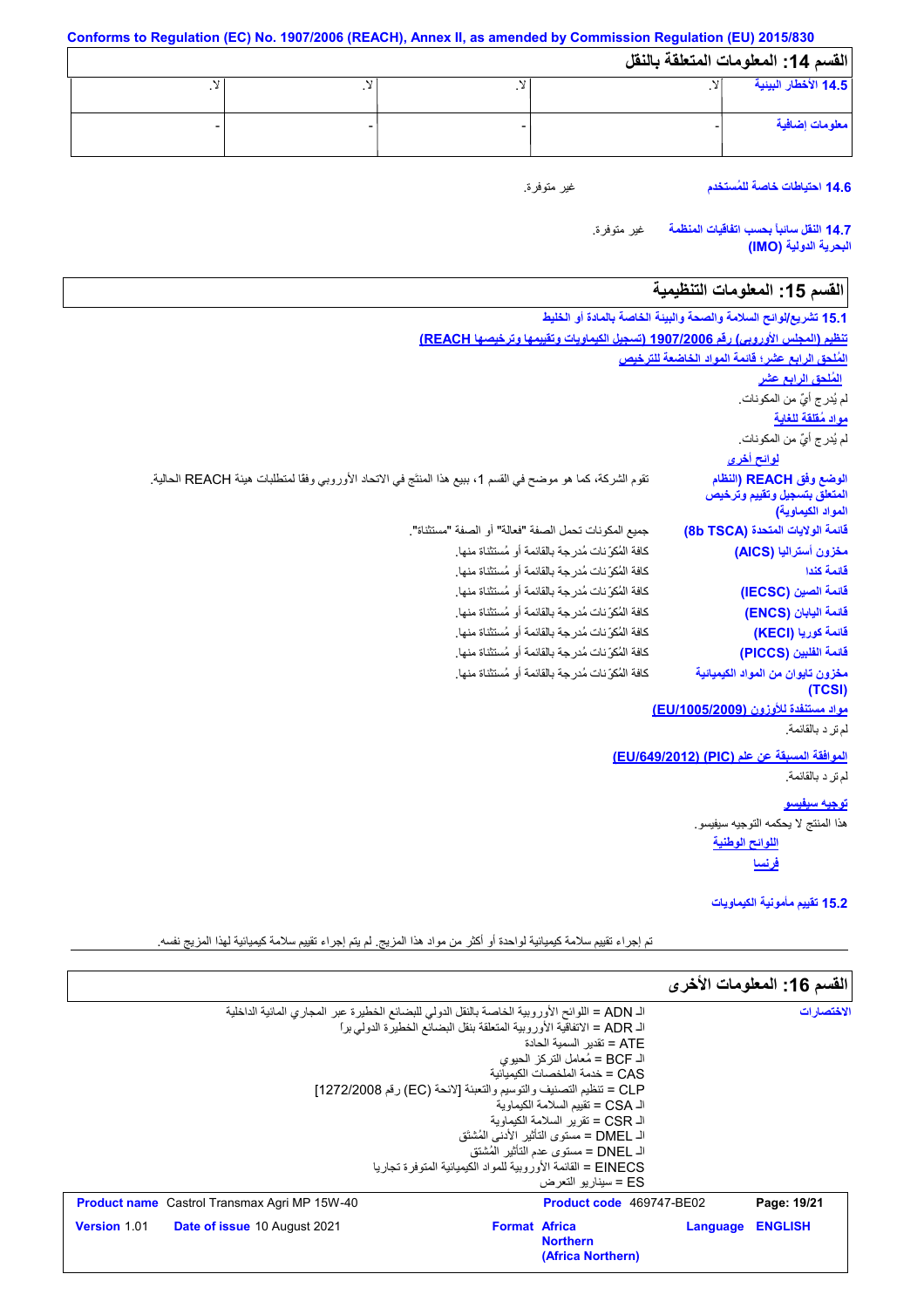|                                                                                                                     | القسم 16: المعلومات الأخرى |
|---------------------------------------------------------------------------------------------------------------------|----------------------------|
| بيان EUH = بيان الأخطار الخاصة بتنظيم التصنيف والتوسيم والتعبئة                                                     |                            |
| EWC = فهر س النفاية الأور وبية                                                                                      |                            |
| GHS = النظام المتوافق عالمياً لتصنيف وتوسيم المواد الكيميائية                                                       |                            |
| الـ IATA = رابطة النقل الجوي الدولي                                                                                 |                            |
| الـ IBC = حاوية سوائب وسيطة                                                                                         |                            |
| الـ IMDG! = البحرية الدولية للبضائع الخطرة                                                                          |                            |
| LogPow = لوغاريتم معامل تجزئة الأوكتانول/الماء                                                                      |                            |
| الـ MARPOL = المُعاهدة الدولية لمنع النلوث الناجم عن السفن، 1973 المُعدَّلة بموجب بروتوكول 1978. ("ماربول" = النلوث |                            |
| البحر ي)                                                                                                            |                            |
| OECD = منظمة التعاون الأقتصادي والتنمية                                                                             |                            |
| PBT = باقية وسامة ومتر اكمة بيولوجيا                                                                                |                            |
| الـ PNEC = تركُّز عدم التَأثير المُتوقَّع                                                                           |                            |
| REACH = التنظيم المتعلق بتسجيل وتقييم وترخيص المواد الكيماوية [نظام (المفوضية الأوروبية) رقم 1907/2006]             |                            |
| RID = التنظيمات الدولية لحمل البضائع الخطرة عبر السكك الحديدية                                                      |                            |
| RRN = رقم التسجيل في التنظيم المتعلق بتسجيل وتقييم وترخيص المواد الكيماوية (REACH)                                  |                            |
| SADT = در جة حر ار ة التحلل المتسار ع ذاتيًّا                                                                       |                            |
| SVHC = مواد مثير ة لقلق شديد                                                                                        |                            |
| STOT-RE = السمية الموجهة إلى عضو مستهدف- عند تكر ار التعرض                                                          |                            |
| STOT-SE = السمية الموجهة إلى عضو  مستهدف - عند التعر ض لمر ة و احدة                                                 |                            |
| TWA = المتوسط الزمني المرجح                                                                                         |                            |
| UN = الأمم المتحدة                                                                                                  |                            |
| UVCB = مادة هيئرُ وكَرْ بُونية مركبة                                                                                |                            |
| الـ VOC = مُركب عضوى مُتطاير<br>vPvB = شديد البقاء وشديد التراكم البيولوجي                                          |                            |
| متنوع = قد يحتوي على واحد أو أكثر من المكونات التالية 4-88-64741 / S4741-89-706-2119488706 / 64741-89               |                            |
| /64741-96-3 01-2119487061-40 RRN / 64741-95-3 01-2119487067-30 RRN                                                  |                            |
| / 64742-44-5 .01-2119488707-21 RRN / 64742-01-4 .01-2119483621-38 RRN                                               |                            |
| / 64742-53-6.01-2119467170-45 RRN / 64742-52-5 .64742-45-6 .01-2119985177-24 RRN                                    |                            |
| / 64742-54-01-2119480375-34 RRN / 64742-54-7 .01-2119480375-34 RRN                                                  |                            |
| / 64742-57-0 .01-2119480132-48 RRN / 64742-56-9 .01-2119487077-29 RRN                                               |                            |
| .64742-63-8287-22 RRN / 64742-62-7 .64742-58-1 .01-2119489287-22 RRN                                                |                            |
| / 72623-85-9.01-2119487080-42 RRN / 64742-70-7 .01-2119471299-27 RRN / 64742-65-0                                   |                            |
| / 72623-87-1 .01-2119474878-16 RRN / 72623-86-0 .01-2119555262-43 RRN                                               |                            |
| 01-2119474889-13 RRN                                                                                                |                            |
|                                                                                                                     |                            |

**الإجراء المُستخدم لاشتقاق التصنیف بحسب تنظیم (المفوضیة الأوروبیة) رقم 1272/2008 [النظام المتوائم عالمیاً (GHS(/التصنیف والوسم والتعبئة (CLP[(**

| التبرير                                                         | التصنيف                                                                                                                                                                                                                                          |
|-----------------------------------------------------------------|--------------------------------------------------------------------------------------------------------------------------------------------------------------------------------------------------------------------------------------------------|
|                                                                 | غير مُصنَّفة.                                                                                                                                                                                                                                    |
| H304<br>H315<br>H318<br>H411                                    | نص بيانات الأخطار المُختصرة كاملأ<br>قد يكون مميناً إذا ابتلع ودخل المسالك الهوائية.<br>يسبب تهيج الجلد<br>يسبب تلفآ شديدا للعين<br>سمي للحياة المائية مع تأثيرات طويلة الأمد                                                                    |
| Aquatic Chronic 2<br>Asp. Tox. 1<br>Eye Dam. 1<br>Skin Irrit. 2 | الخطورة البيئية المائية (طويلة الأمد) - الفئة 2<br>نص التصنيفات كاملأ [التصنيف والوسم<br>خطر السمبة بالشفط - الفئة 1<br>والتعبنة (CLP)/ النظام المتوائم<br>تلف العين الشديد/تهيّج العين - الفئة 1<br>عالمياً (GHS)]<br>تأكل/تهيج الجلد - الفئة 2 |
|                                                                 | <u>السيرة</u>                                                                                                                                                                                                                                    |
|                                                                 | 10/08/2021.<br>تاريخ الإصدار / تاريخ المراجعة<br>تاريخ الإصدار السابق                                                                                                                                                                            |
|                                                                 | <b>Product Stewardship</b><br>من إعداد                                                                                                                                                                                                           |

**تشیر إلى معلومات تم تغییرھا مقارنةً بالنسخة التي سبق إصدارھا.**

### **ملاحظة للقاريء الكریم**

تم اتخاذ جمیع الخطوات المعقولة لضمان دقة نشرة البیانات هذه والمعلومات المتعلقة بالصحة والأمان والبیئة حسب البیانات الموضحة أدناه. لا یوجد ضمان أو تفویض، صریح أو ضمني، بشأن دقة أو اكتمال البیانات والمعلومات الواردة في نشرة البیانات ھذه.

تسري البيانات والنصائح المعطاة في حالة بيع المنتج للتطبيق المذكورة. لا يجوز لك استخدام المنتج في غير التطبيق المذكور أو التطبيقات المذكورة دون طلب المشورة من شركة BP Group.

يجب على المستخدم تقييم هذا المنتج واستخدامه بشكل آمن بما يتوافق مع جميع القوانين والتشريعات المعمول بها. لا تتحمل شركة Group BP أية مسؤولية عن أي ضرر أو إصابة تنتج عن الاستخدام، أو أي استخدام آخر بخلاف استخدام المنتج المذكور للخامة، أو عن التوصيات، أو المخاطر المتأصلة في طبیعة الخامة. القائمون بشراء المنتج لتوریده إلى طرف ثالث للاستخدام في العمل علیهم اتخاذ جمیع الخطوات اللازمة للتأكد من أن أي شخص یستخدم المنتج یكون على درایة بالمعلومات الواردة في هذه النشرة. یجب على أصحاب العمل إبلاغ الموظفین لدیھم وغیرھم من الأشخاص المعنیین بالمخاطر الموضحة في ھذه النشرة وعن الاحتیاطات الواجب اتخاذھا. یمكنك الاتصال بشركة BP Group للتأكد من أن ھذا المستند على أحدث وضع. ممنوع منعًا باتًا إجراء تغییر على ھذا المستند.

|                     | <b>Product name</b> Castrol Transmax Agri MP 15W-40 |                      | <b>Product code</b> 469747-BE02      |                         | Page: 20/21 |
|---------------------|-----------------------------------------------------|----------------------|--------------------------------------|-------------------------|-------------|
| <b>Version 1.01</b> | <b>Date of issue 10 August 2021</b>                 | <b>Format Africa</b> | <b>Northern</b><br>(Africa Northern) | <b>Language ENGLISH</b> |             |